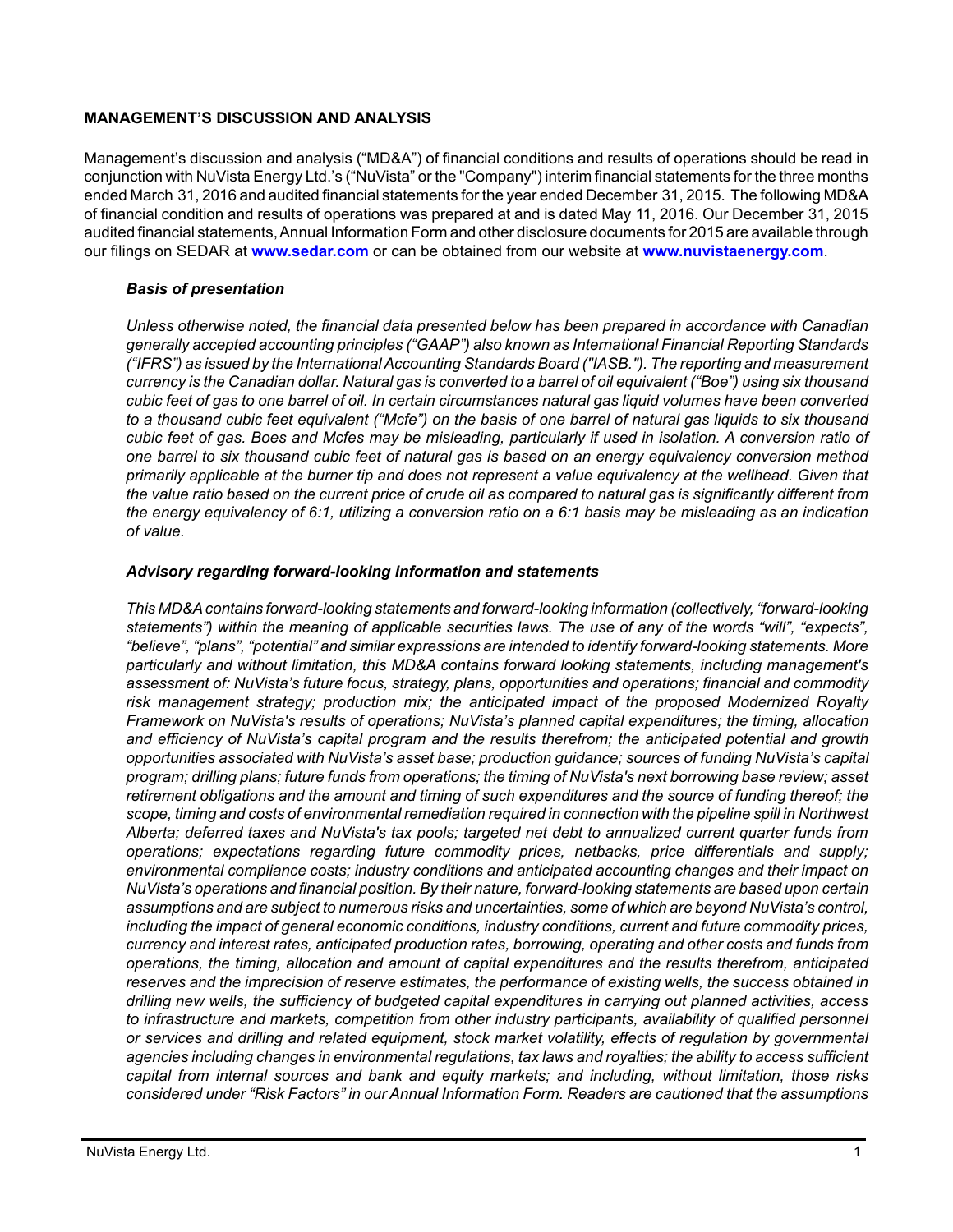*used in the preparation of such information, although considered reasonable at the time of preparation, may prove to be imprecise and, as such, undue reliance should not be placed on forward-looking statements. NuVista's actual results, performance or achievement could differ materially from those expressed in, or implied by, these forward-looking statements, or if any of them do so, what benefits NuVista will derive therefrom. NuVista has included the forward-looking statements in this MD&A in order to provide readers with a more complete perspective on NuVista's future operations and such information may not be appropriate for other purposes. NuVista disclaims any intention or obligation to update or revise any forward-looking statements, whether as a result of new information, future events or otherwise, except as required by law.*

*This MD&A also contains future-oriented financial information and financial outlook information (collectively, "FOFI") about NuVista's prospective results of operations and funds from operations, all of which are subject to the same assumptions, risk factors, limitations, and qualifications as set forth above. Readers are cautioned that the assumptions used in the preparation of such information, although considered reasonable at the time of preparation, may prove to be imprecise and, as such, undue reliance should not be placed on FOFI and forward-looking statements. NuVista's actual results, performance or achievement could differ materially from those expressed in, or implied by, these forward-looking statements and FOFI, or if any of them do so, what benefits NuVista will derive therefrom. NuVista has included the forward-looking statements and FOFI in this press release in order to provide readers with a more complete perspective on NuVista's future operations and such information may not be appropriate for other purposes. NuVista disclaims any intention or obligation to update or revise any forward-looking statements, whether as a result of new information, future events or otherwise, except as required by law.*

# *Non-GAAP measurements*

*Within the MD&A, references are made to terms commonly used in the oil and natural gas industry. Management uses "funds from operations", "funds from operations per share", "funds from operations netback", "net debt", "net debt to annualized current quarter funds from operations", "operating netback" ,"total revenue", "adjusted working capital" and "funds from operations netback" to analyze operating performance and leverage. These terms do not have any standardized meaning prescribed by GAAP and therefore may not be comparable with the calculation of similar measures for other entities.* 

*Funds from operations are based on cash flow from operating activities as per the statement of cash flows before changes in non-cash working capital, asset retirement expenditures, note receivable allowance (recovery) and environmental remediation expenses. Funds from operations as presented is not intended to represent operating cash flow or operating profits for the period nor should it be viewed as an alternative to cash flow from operating activities, per the statement of cash flows, net earnings (loss) or other measures of financial performance calculated in accordance with GAAP.*

*All references to funds from operations throughout this MD&A are based on cash flow from operating activities before changes in non-cash working capital, asset retirement expenditures, note receivable allowance (recovery) and environmental remediation expenses. Funds from operations per share is calculated based on the weighted average number of common shares outstanding consistent with the calculation of net loss per share. Total revenue equals oil and natural gas revenues including realized financial derivative gains/losses. Operating netback equals the total of revenues including realized financial derivative gains/losses less royalties, transportation and operating expenses calculated on a Boe basis. Funds from operations netback is operating netback less general and administrative, restricted stock units and interest expenses calculated on a Boe basis. Net debt is calculated as long-term debt plus adjusted working capital. Adjusted working capital is current assets less current liabilities and excludes the current portions of the financial derivative assets or liabilities and asset retirement obligations. Net debt to annualized current quarter funds from operations is net debt divided by annualized fourth quarter funds from operations.*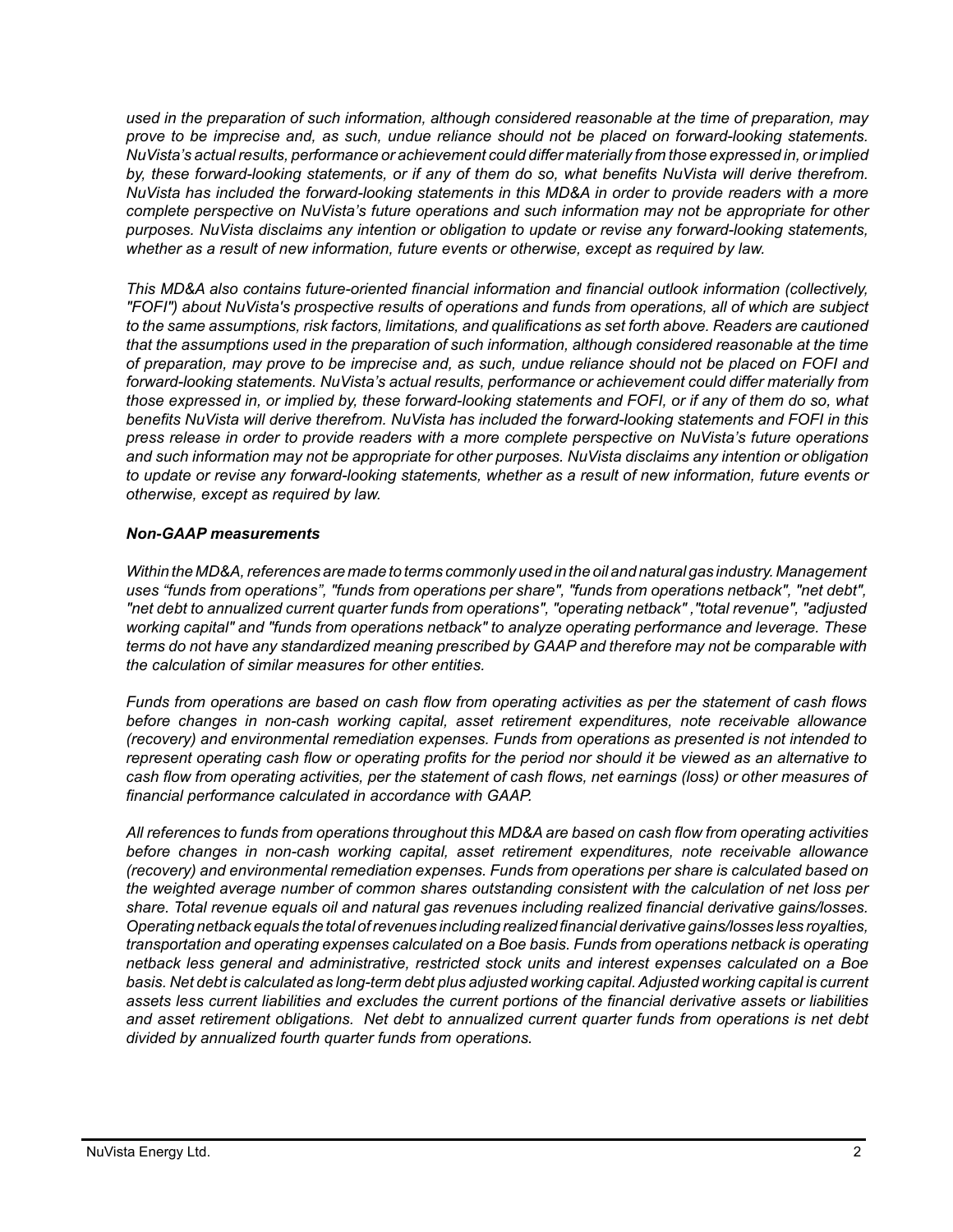# *Description of business*

NuVista is an exploration and production company actively engaged in the exploration, development and production of oil and natural gas reserves in the Western Canadian Sedimentary Basin. NuVista's primary focus is on the scalable and repeatable condensate-rich Montney formation in the Alberta Deep Basin ("Wapiti Montney"). The common shares of NuVista trade on the Toronto Stock Exchange ("TSX") under the symbol NVA.

# *Dispositions*

NuVista completed various asset dispositions throughout 2015 and one minor disposition in the first quarter of 2016. Substantially all the dispositions were within NuVista's non-core operating areas.

# *Drilling activity*

|                              | Three months ended March 31 |        |
|------------------------------|-----------------------------|--------|
|                              | 2016                        | 2015   |
| Wells drilled (gross)        | 5.0                         | 6.0    |
| Wells drilled (net)          | 5.0                         | 6.0    |
| Average working interest (%) | 100%                        | 100.0% |

For the three months ended March 31, 2016, NuVista drilled 5.0 (5.0 net) natural gas wells with 100% success rate. For the comparable period of 2015, NuVista drilled 5.0 (5.0 net) natural gas wells and 1.0 (1.0 net) disposal well with a 100% success rate. The net 5.0 wells in 2016 and 6.0 in 2015 were drilled in NuVista's Wapiti Montney operating area with an average working interest of 100% and 100% respectively.

# *Production*

|                                            | Three months ended March 31 |        |                 |
|--------------------------------------------|-----------------------------|--------|-----------------|
|                                            | 2016                        | 2015   | % Change        |
| Natural gas (Mcf/d)                        | 102,787                     | 98,272 | 5               |
| Condensate & oil (Bbls/d)                  | 6,269                       | 4,982  | 26              |
| Butane (Bbls/d)                            | 692                         | 494    | 40              |
| Propane (Bbls/d)                           | 797                         | 602    | 32              |
| Ethane (Bbls/d)                            | 654                         | 677    | (3)             |
| Subtotal (Boe/d)                           | 25,543                      | 23,134 | 10 <sup>°</sup> |
| Dispositions (Boe/d) <sup>(1)</sup>        | (59)                        | 81     | (173)           |
| Total production (Boe/d)                   | 25,484                      | 23,215 | 10              |
|                                            |                             |        |                 |
| Condensate, oil & NGLs weighting (2) & (3) | 33%                         | 29%    |                 |
| Condensate & oil weighting $(3)$           | 25%                         | 21%    |                 |

(1) Production from properties disposed in the period.

(2) Natural gas liquids ("NGLs") include butane, propane and ethane.

(3) Product weighting is based on total production.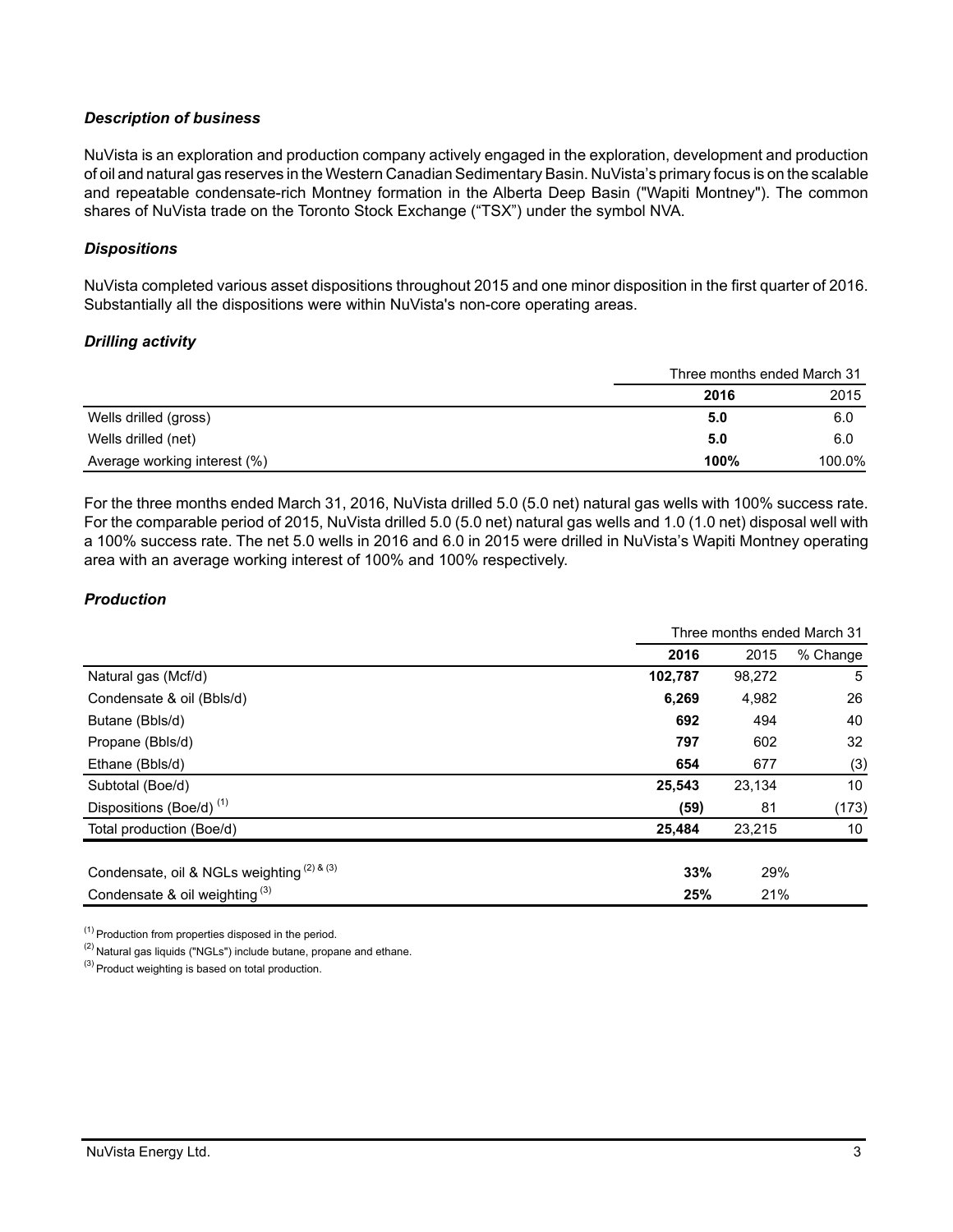# *Production by area*

|                            | Three months ended March 31, 2016 |                                 |                         |                  |                        | Three months ended March 31, 2015 |                         |                  |
|----------------------------|-----------------------------------|---------------------------------|-------------------------|------------------|------------------------|-----------------------------------|-------------------------|------------------|
|                            | Natural gas<br>(Mcf/d)            | Condensate<br>& oil<br>(Bbls/d) | <b>NGLs</b><br>(Bbls/d) | Total<br>(Boe/d) | Natural gas<br>(Mcf/d) | Condensate<br>& oil<br>(Bbls/d)   | <b>NGLs</b><br>(Bbls/d) | Total<br>(Boe/d) |
| Wapiti Montney             | 80.891                            | 6,036                           | 1,135                   | 20,653           | 69.769                 | 4.346                             | 699                     | 16,673           |
| Wapiti Sweet /<br>Non-core | 21,896                            | 233                             | 1,008                   | 4,890            | 28,503                 | 636                               | 1.074                   | 6,461            |
| Subtotal                   | 102.787                           | 6,269                           | 2,143                   | 25,543           | 98,272                 | 4,982                             | 1,773                   | 23,134           |
| <b>Dispositions</b>        | (198)                             | (26)                            |                         | (59)             | 336                    | 4                                 | 21                      | 81               |
| Total                      | 102,589                           | 6,243                           | 2,143                   | 25.484           | 98.608                 | 4.986                             | 1.794                   | 23,215           |
| % of Total                 | 67%                               | 25%                             | 8%                      |                  | 71%                    | 21%                               | 8%                      |                  |

# *Production weighting by area*

|                                        |      | Three months ended March 31 |
|----------------------------------------|------|-----------------------------|
|                                        | 2016 | 2015                        |
| Wapiti Montney                         | 81%  | 72%                         |
| Wapiti Sweet / Non-core & dispositions | 19%  | 28%                         |

First quarter total production of 25,484 Boe/d increased by 10% from 23,215 Boe/d in the comparative period of 2015 and 9% compared to the fourth quarter of 2015 of 23,355 Boe/d as a result of our successful Montney drilling program. Wapiti Montney production was 20,653 Boe/d in the first quarter, an increase of 12% from 18,371 Boe/d in the fourth quarter of 2015, with the addition of 6 new wells brought onto production in the quarter. Condensate & oil volumes averaged 25% of total production for the quarter.

# *Commodity prices*

#### *Benchmark prices*

|                                            | Three months ended March 31 |       |          |
|--------------------------------------------|-----------------------------|-------|----------|
|                                            | 2016                        | 2015  | % Change |
| Natural gas - AECO (daily) (\$/GJ)         | 1.74                        | 2.60  | (33)     |
| Natural gas - AECO (monthly) (\$/GJ)       | 2.00                        | 2.80  | (29)     |
| Natural gas - NYMEX (monthly) (US\$/MMbtu) | 2.09                        | 2.98  | (30)     |
| Oil - WTI (US\$/BbI)                       | 33.45                       | 48.63 | (31)     |
| Oil - Edmonton Par - (Cdn\$/Bbl)           | 40.63                       | 51.78 | (22)     |
| Condensate - (Cdn\$/Bbl)                   | 47.25                       | 56.67 | (17)     |
| Exchange rate - (Cdn\$/US\$)               | 1.375                       | 1.241 | 11       |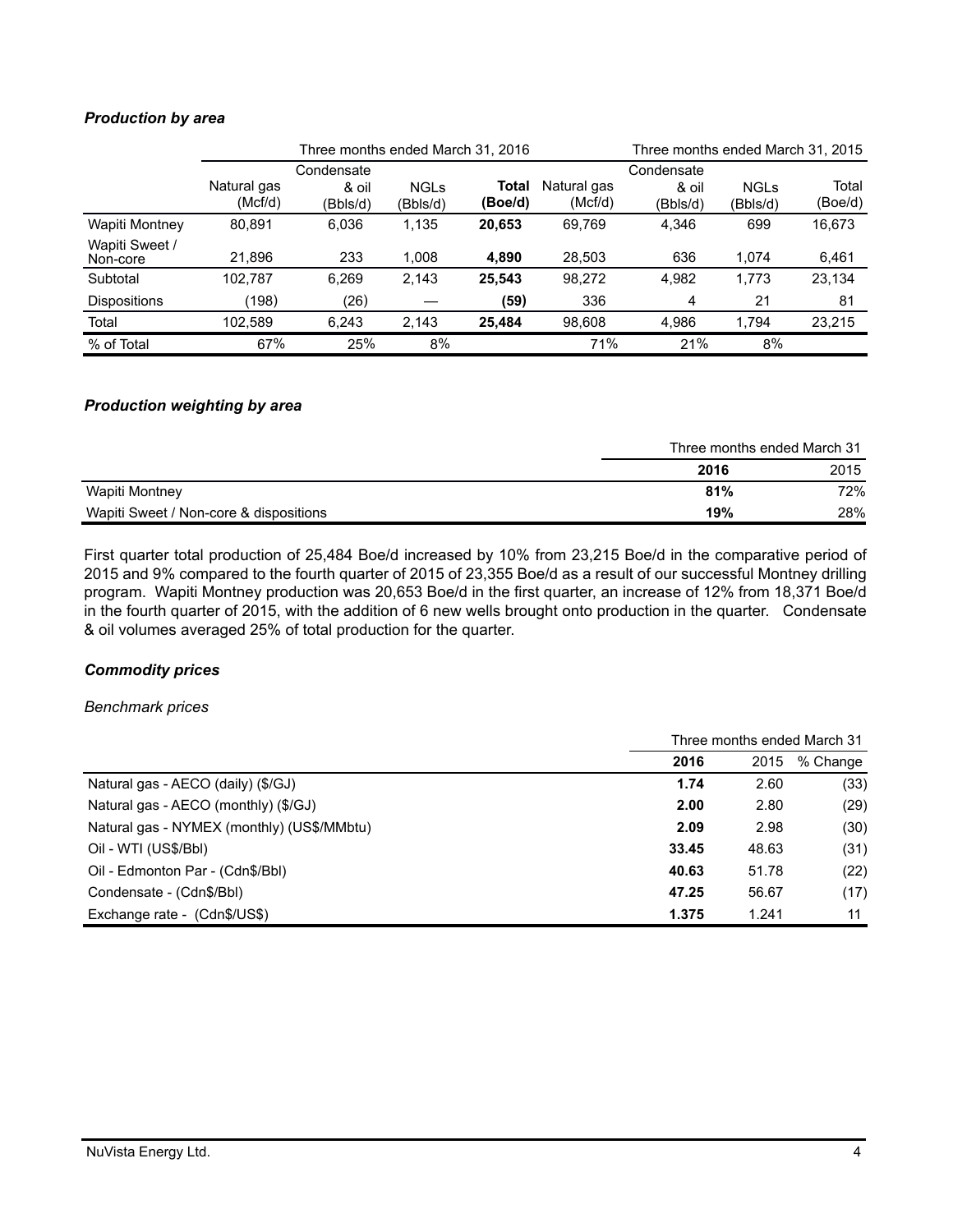# *Average selling prices* (1) & (2)

|                           | Three months ended March 31 |       |          |
|---------------------------|-----------------------------|-------|----------|
|                           | 2016                        | 2015  | % Change |
| Natural gas (\$/Mcf)      | 3.75                        | 3.83  | (2)      |
| Condensate & oil (\$/Bbl) | 41.67                       | 48.03 | (13)     |
| Butane (\$/Bbl)           | 16.52                       | 30.37 | (46)     |
| Propane (\$/Bbl)          | (4.26)                      | 8.11  |          |
| Ethane (\$/Bbl)           | 5.27                        | 9.41  | (44)     |

<sup>(1)</sup> Prices exclude price risk management realized and unrealized gains and losses on financial derivative commodity contracts but includes gains and losses on physical sale contracts.

 $(2)$  The average liquids selling price is net of tariffs and fractionation fees.

NuVista markets its natural gas based on a mix of monthly, daily and fixed AECO pricing. NuVista's average selling price for natural gas in the first quarter of 2016 was \$3.75/Mcf compared to \$3.83/Mcf for the comparative period of 2015, and \$3.55/Mcf in the fourth quarter of 2015.

Strong demand for condensate in Alberta results in benchmark condensate prices at Edmonton trading at a premium to Canadian light oil prices. NuVista's realized condensate prices include adjustments for pipeline tariffs to Edmonton and quality differentials. Condensate and oil prices averaged \$41.67/Bbl in the first quarter, a decrease of 13% from \$48.03/Bbl for the comparable period in 2015, consistent with a 31% decline in WTI prices being mitigated somewhat by a weakening Canadian dollar. Butane and propane trade at varying discounts to light oil prices depending on market conditions. Propane prices continue to be impacted as a result of an oversupply in Western Canada. Propane production makes up less than 3% of the Company's total production. Ethane prices are highly correlated to natural gas prices.

#### *Revenues*

|                                               | Three months ended March 31 |                     |                     |            |            |  |
|-----------------------------------------------|-----------------------------|---------------------|---------------------|------------|------------|--|
| (\$ thousands)                                | Natural gas                 | Condensate<br>& oil | NGLs <sup>(2)</sup> | 2016 Total | 2015 Total |  |
| Oil and natural gas revenues <sup>(1)</sup>   | 35,003                      | 23.673              | 1.044               | 59.720     | 57.927     |  |
| Realized gain (loss) on financial derivatives | 382                         | 11.083              |                     | 11.465     | 12.269     |  |
| Total revenue <sup>(3)</sup>                  | 35.385                      | 34.756              | 1.044               | 71.185     | 70.196     |  |

 $^{(1)}$ Natural gas revenue includes price risk management gains and losses on physical delivery sale contracts. For the three months ended March 31, 2016, our physical delivery sales contracts totaled a \$9.2 million gain (2015 – \$4.9 million gain).

(2) Includes butane, propane, and ethane.

(3) Refer to "Non-GAAP measurements".

For the three months ended March 31, 2016, oil and natural gas revenues were \$59.7 million, a 3% increase from \$57.9 million for the comparable period of 2015, primarily as a result of a 10% increase in production offset by a 7% decline in realized prices for the quarter. Oil and natural gas revenues were comprised of \$35.0 million of natural gas revenues, \$23.7 million of condensate and oil revenues, and \$1.0 million of NGL revenues.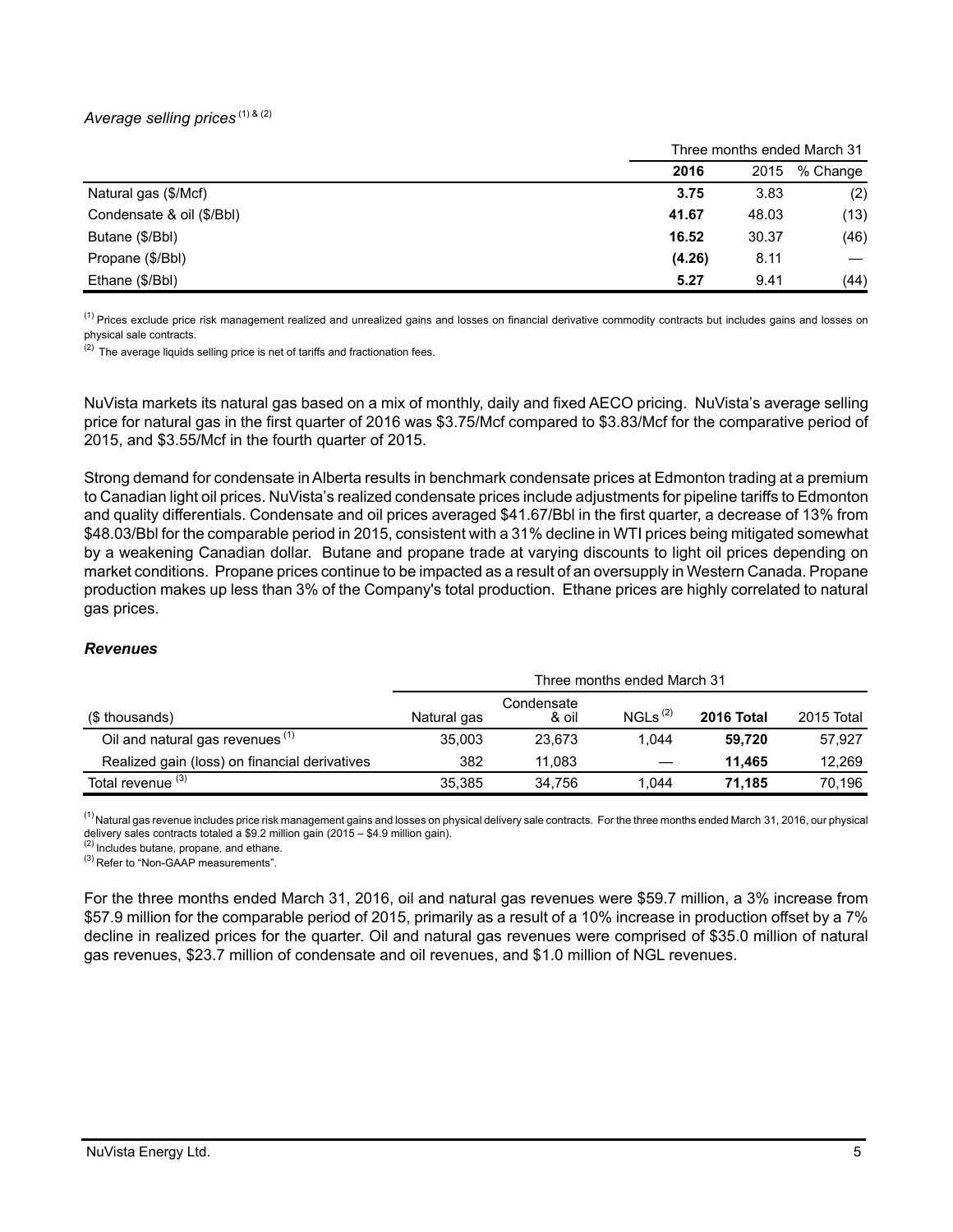# *Commodity price risk management*

|                                      | Three months ended March 31    |                                  |                      |                         |                           |                      |
|--------------------------------------|--------------------------------|----------------------------------|----------------------|-------------------------|---------------------------|----------------------|
| (\$ thousands)                       | 2016                           |                                  |                      | 2015                    |                           |                      |
|                                      | <b>Realized</b><br>gain (loss) | <b>Unrealized</b><br>gain (loss) | Total<br>gain (loss) | Realized<br>gain (loss) | Unrealized<br>gain (loss) | Total<br>gain (loss) |
| Natural gas                          | 382                            | 1.853                            | 2,235                | 74                      | (59)                      | 15                   |
| Condensate, oil and NGLs             | 11,083                         | (5,507)                          | 5.576                | 12.195                  | (10, 537)                 | 1,658                |
| Gain (loss) on financial derivatives | 11.465                         | (3,654)                          | 7.811                | 12.269                  | (10, 596)                 | 1.673                |

NuVista has a disciplined commodity price risk management program as part of its financial risk management strategy. The purpose of this program is to reduce volatility in financial results, protect acquisition economics and help stabilize cash flow against the unpredictable commodity price environment. Prior to March 2016, NuVista's Board of Directors had authorized the use of fixed price, put option and costless collar contracts ("Fixed Price Contracts") for up to 60% of forecast production, net of royalties, for the first twelve month period, up to 50% for the next twelve month period, and up to 40% for the following twelve month period. In addition, the Board of Directors approved limits for entering into natural gas basis differential contracts that are the lesser of 50% of forecast natural gas production, net of royalties, or the volumes that would bring the combined natural gas basis differential contracts and natural gas Fixed Price Contracts to 100% of forecast natural gas production, net of royalties.

In March 2016, NuVista's Board of Directors made an amendment to the commodity price risk management program, amending the terms to secure minimum prices for up to 70% of our net after royalty production for the first 18 month forward period and up to 60% for the following 18 months forward period.

During the first quarter of 2016, the commodity price risk management program resulted in a gain of \$7.8 million, consisting of a realized gain of \$11.5 million and an unrealized loss of \$3.7 million on natural gas and oil contracts compared to a gain of \$1.7 million consisting of a realized gain of \$12.3 million and an unrealized loss of \$10.6 million for the comparable period of 2015.

Price risk management gains on our physical delivery sale contracts totaled \$9.2 million for the three months ended March 31, 2016 compared to a gain of \$4.9 million comparable period of 2015. The mark to market value of the physical delivery sale contracts at March 31, 2016 was a gain of \$41.5 million; these fair values are not recorded on the financial statements but are recognized in net earnings as settled.

# (a) Financial instruments

The following is a summary of the financial derivatives as at March 31, 2016:

|                                       | <b>Volume</b><br>(Bbls/d) | <b>Pricing</b><br>(Cdn\$/Bbl) | <b>Term of contract</b>    |
|---------------------------------------|---------------------------|-------------------------------|----------------------------|
| WTI crude oil sales price derivatives |                           |                               |                            |
| Fixed price swap                      | 3.280                     | \$79.50                       | Apr 1, 2016 - Jun 30, 2016 |
| Fixed price swap                      | 3.050                     | \$75.92                       | Jul 1, 2016 - Dec 31, 2016 |
| Fixed price swap                      | 100                       | \$58.15                       | Jan 1, 2017 - Jun 30, 2017 |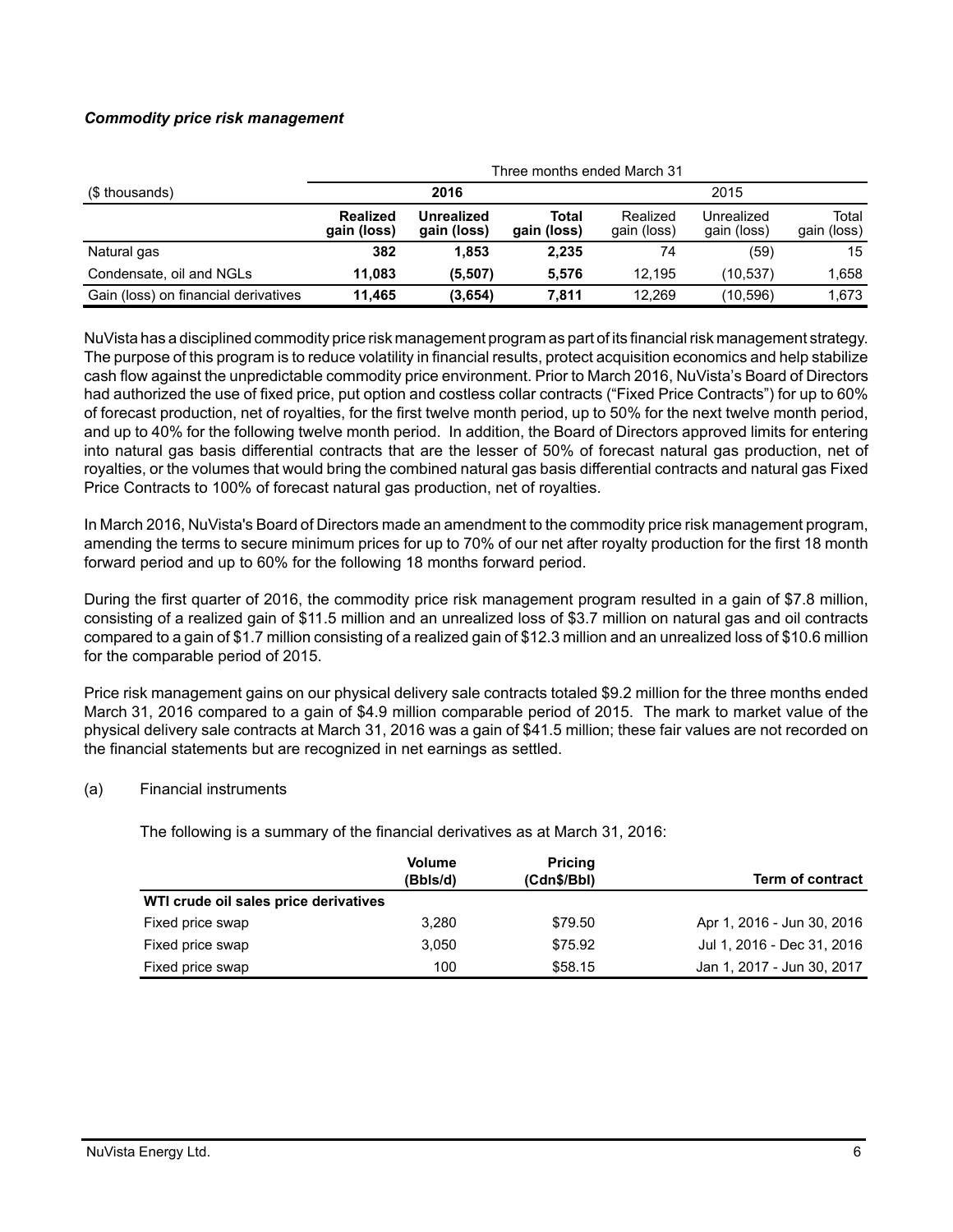|                                           | <b>Volume</b><br>(MMbtu/d) | <b>Pricing</b><br>(US\$/MMbtu) | Term of contract           |
|-------------------------------------------|----------------------------|--------------------------------|----------------------------|
| NYMEX natural gas sales price derivatives |                            |                                |                            |
| AECO-NYMEX basis                          | 10.000                     | $($ \$0.66)                    | Apr 1, 2016 - Dec 31, 2016 |
| AECO-NYMEX basis                          | 20,000                     | (\$0.72)                       | Jan 1, 2017 - Sep 30, 2017 |
| AECO-NYMEX basis                          | 20,000                     | (\$0.71)                       | Oct 1, 2017 - Dec 31, 2017 |
| AECO-NYMEX basis                          | 10,000                     | (\$0.69)                       | Jan 1, 2018 - Sep 30, 2018 |
| AECO-NYMEX basis                          | 6.685                      | (\$0.68)                       | Oct 1, 2018 - Dec 31, 2018 |
| Chicago-NYMEX basis                       | 10.000                     | (S0.01)                        | Apr 1, 2016 - Dec 31, 2016 |
| Chicago-NYMEX basis                       | 5.000                      | $(\$0.05)$                     | Jan 1, 2017 - Dec 31, 2017 |
| Nymex fixed price swap                    | 10,000                     | \$2.60                         | Apr 1, 2016 - Dec 31, 2016 |

Subsequent to March 31, 2016, the following financial derivatives have been entered into:

|                                           | <b>Volume</b><br>(MMbtu/d) | <b>Pricing</b><br>(US\$/MMbtu) | <b>Term of contract</b>    |
|-------------------------------------------|----------------------------|--------------------------------|----------------------------|
| NYMEX natural gas sales price derivatives |                            |                                |                            |
| AECO-NYMEX basis                          | 20,000                     | \$0.62                         | Nov 1, 2018 - Mar 31, 2019 |

# (b) Physical delivery sales contracts

The following is a summary of the physical delivery sales contracts as at March 31, 2016:

|                                                    | Volume<br>(GJ/d) | <b>Pricing</b><br>(Cdn\$/GJ) | <b>Term of contract</b>    |
|----------------------------------------------------|------------------|------------------------------|----------------------------|
| AECO natural gas physical delivery sales contracts |                  |                              |                            |
| <b>Costless Collar</b>                             | 5.000            | $$3.40 - $3.85$              | Apr 1, 2016 - Dec 31, 2016 |
| <b>Fixed Price Swap</b>                            | 54,808           | \$3.26                       | Apr 1, 2016 - Jun 30, 2016 |
| <b>Fixed Price Swap</b>                            | 69,500           | \$3.22                       | Jul 1, 2016 - Sep 30, 2016 |
| <b>Fixed Price Swap</b>                            | 69,500           | \$3.23                       | Oct 1, 2016 - Dec 31, 2016 |
| <b>Fixed Price Swap</b>                            | 50,000           | \$3.30                       | Jan 1, 2017 - Mar 31, 2017 |
| <b>Fixed Price Swap</b>                            | 35,000           | \$3.23                       | Apr 1, 2017 - Jun 30, 2017 |
| <b>Fixed Price Swap</b>                            | 25,000           | \$3.20                       | Jul 1, 2017 - Sep 30, 2017 |
| <b>Fixed Price Swap</b>                            | 20,000           | \$3.26                       | Oct 1, 2017 - Dec 31, 2017 |
| <b>Fixed Price Swap</b>                            | 2.500            | \$2.85                       | Jan 1, 2018 - Oct 31, 2018 |
| <b>Fixed Price Swap</b>                            | 842              | \$2.85                       | Oct 1, 2018 - Dec 31, 2018 |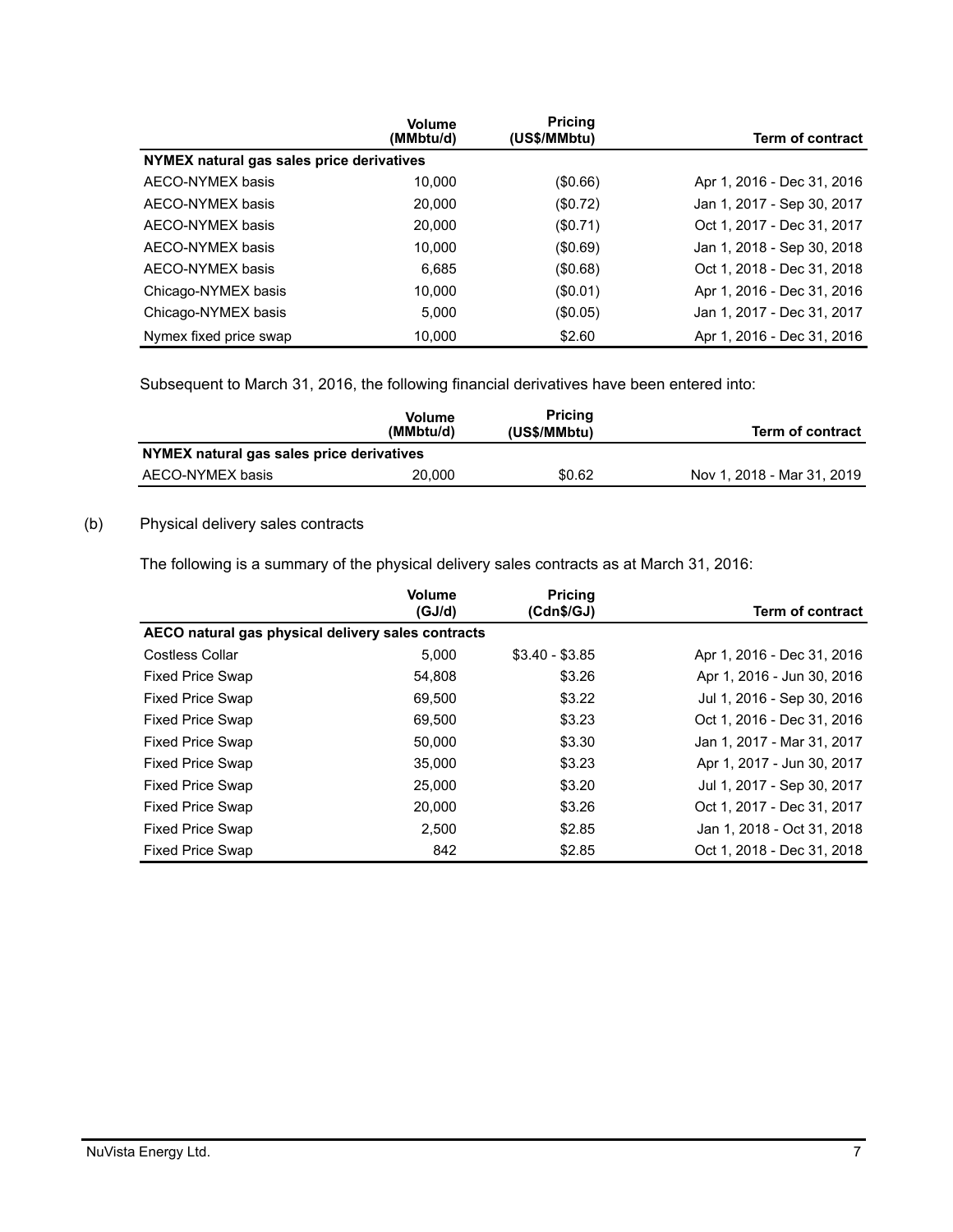# *Royalties*

|                                                           |          | Three months ended March 31 |  |
|-----------------------------------------------------------|----------|-----------------------------|--|
| (\$ thousands, except % and per Boe amounts)              | 2016     | 2015                        |  |
| Gross royalties                                           | 4.564    | 4.177                       |  |
| Gas cost allowance ("GCA")                                | (1, 493) | (1, 338)                    |  |
| Royalties                                                 | 3,071    | 2,839                       |  |
| % of revenues excluding physical delivery sales contracts | 6.1      | 5.4                         |  |
| % of revenues including physical delivery sales contracts | 5.1      | 4.9                         |  |
| Royalties per Boe                                         | 1.32     | 1.36                        |  |

For the three months ended March 31, 2016, royalties were \$3.1 million, 8% higher than the \$2.8 million for the comparable period of 2015. On a total dollar basis, royalties in the first quarter of 2016 were fairly consistent with the comparable period in 2015 as higher dollars associated with increased Montney production was offset by lower royalties in our non-core areas as a result of declining production, lower commodity prices and dispositions of higher royalty rate assets.

As a percentage of revenue including physical delivery sales contracts, the reported average royalty rate for the three months ended March 31, 2016 was 5%, consistent with the comparative period of 2015, and higher than 2.2% for the fourth quarter of 2015 due to lower partner operated facility GCA credits. Wapiti Montney represents 81% of production and had an average royalty rate of 6.0% in the current quarter.

NuVista's physical price risk management activities impact reported royalty rates as royalties are based on government market reference prices and not the Company's average realized prices that include price risk management activities.

In 2016, the provincial government of Alberta announced the key highlights of a proposed Modernized Royalty Framework ("MRF") that will be effective on January 1, 2017. These highlights include a permanent structure providing a 5% royalty during the pre-payout period of conventional crude oil, natural gas, and NGL resources, then a higher royalty rate after the payout period. The payout period is governed by a revenue minus cost structure which focuses upon cost reduction and efficiency while staying nearly neutral on the average rate of return for any given play when compared to the prior royalty framework. Mature wells still receive reduced royalties, and there are no changes to the royalty structure of wells drilled prior to 2017 for a 10-year period from the royalty program's implementation date. The changes are not currently expected to have a material impact on NuVista's results of operations.

# *Transportation expenses*

|                                        | Three months ended March 31 |       |
|----------------------------------------|-----------------------------|-------|
| (\$ thousands, except per Boe amounts) | 2016                        | 2015  |
| Transportation expense                 | 6.358                       | 6.713 |
| Per Boe                                | 2.74                        | 3.21  |

Transportation expenses were \$6.4 million (\$2.74/Boe) for the three months ended March 31, 2016 as compared to \$6.7 million (\$3.21/Boe) for the comparable period of 2015, and \$2.6 million (\$1.23/Boe) for the three months ended December 31, 2015. Transportation expenses on a total dollar and per Boe basis for the three months ended March 31, 2016 decreased from the comparable period in 2015 due to the completion of a new third party liquids pipeline in April 2015. The resulting reduction in liquids trucking costs is partially offset by Alliance Pipeline transportation costs starting on December 1, 2015.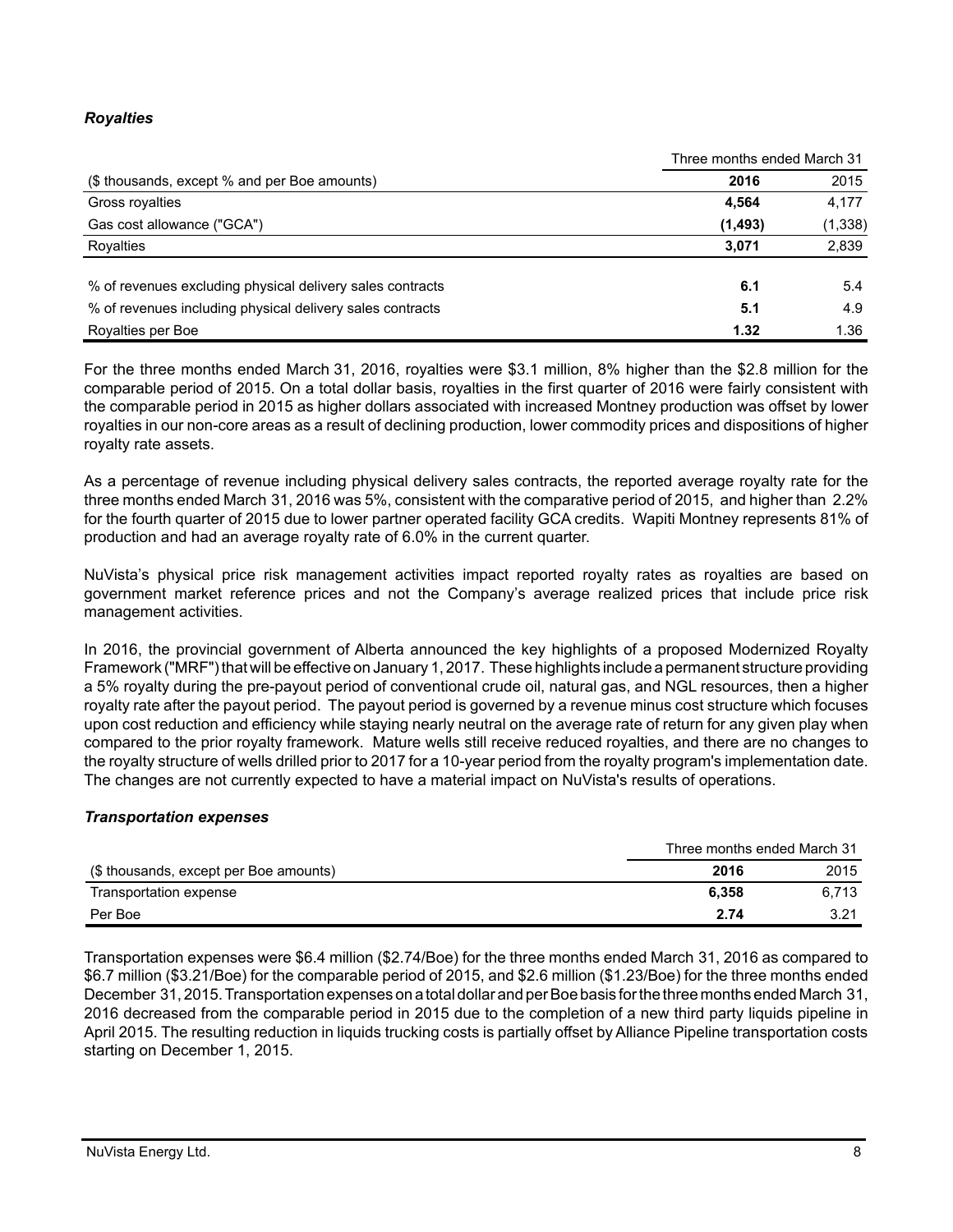Transportation expenses increased from the fourth quarter of 2015 due to new wells brought online throughout the first quarter, and the start of a new 3 year gas transportation agreement with Alliance Pipeline effective December 1, 2015 to transport gas from Alberta to Chicago.

# *Operating expenses*

|                                        | Three months ended March 31 |        |
|----------------------------------------|-----------------------------|--------|
| (\$ thousands, except per Boe amounts) | 2016                        | 2015   |
| Operating expenses                     | 24.558                      | 22.861 |
| Per Boe                                | 10.59                       | 10.94  |

Operating expenses were \$24.6 million (\$10.59/Boe) for the three months ended March 31, 2016 compared to \$22.9 million (\$10.94/Boe) for the comparable period of 2015 and lower than the \$24.0 million (\$11.17/Boe) for the three months ended December 31, 2015. First quarter operating expenses on a total dollar basis were higher compared to the comparable period of 2015 with an overall 10% increase in production, mainly driven from the production growth in the Wapiti Montney play, partially offset by the disposition of higher operating cost dispositions throughout 2015. On a per Boe basis, operating expenses decreased 3% primarily due to increased facility utilization, and the reduction of costs as compared to the comparative period in 2015 which had costs associated with the startup of the Elmworth compressor station. The start up of the Keyera liquids pipeline in April 2015 has reduced transportation costs but these savings are partially offset by increased Montney operating costs for the transportation of raw condensate volumes to the Keyera plant. These charges are treated as operating costs. Prior to April 2015, the majority of NuVista's condensate volumes were trucked and the charges booked as transportation expense. Compared to the prior quarter ended December 31, 2015, operating expenses on a per Boe basis decreased by 5%, consistent with a 12% increase in Wapiti Montney production, completion of a salt water disposal well resulting in reduced water hauling, and new wells with higher condensate yields resulting in lower gas gathering and processing charges.

# *General and administrative ("G&A")*

|                                        | Three months ended March 31 |       |
|----------------------------------------|-----------------------------|-------|
| (\$ thousands, except per Boe amounts) | 2016                        | 2015  |
| Gross G&A expenses                     | 6,219                       | 6,152 |
| Overhead recoveries                    | (181)                       | (197) |
| Capitalized G&A                        | (1,629)                     | (706) |
| Net G&A expenses                       | 4.409                       | 5,249 |
| Gross G&A per Boe                      | 2.68                        | 2.94  |
| Net G&A per Boe                        | 1.90                        | 2.51  |

G&A, net of overhead recoveries and capitalized G&A, for the three months ended March 31, 2016 was \$4.4 million (\$1.90/Boe) compared to \$5.2 million (\$2.51/Boe) for the comparable period of 2015. Net G&A expenses for the three months ended March 31, 2016 on a total dollar basis compared to the prior year comparative period is lower due to an increase in capitalized G&A expenses. Capitalized G&A expenses have increased as a result of a change in estimated G&A expense related to capital. On a per Boe basis, costs have reduced due to the increased production in the period combined with the increase in capitalized costs.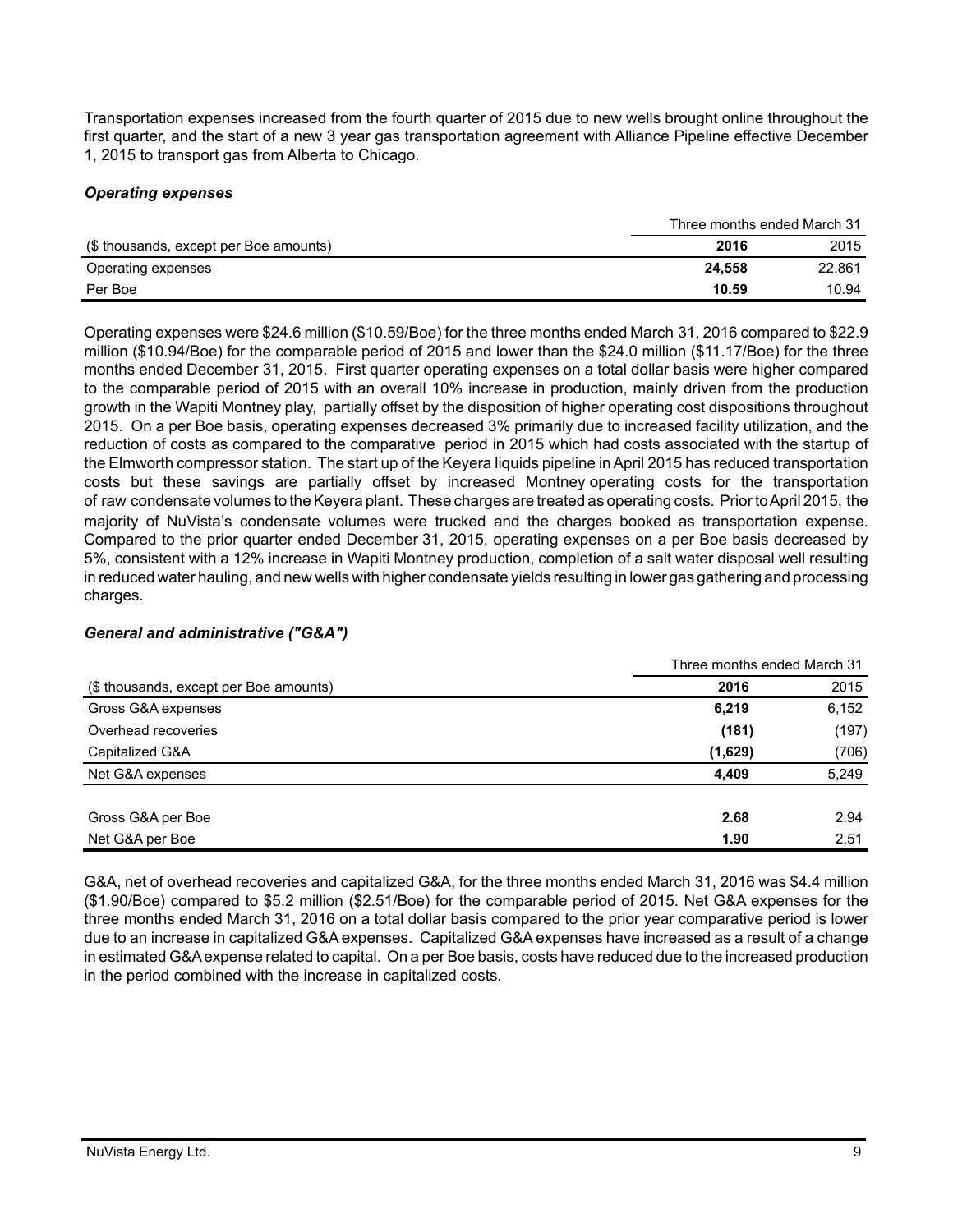### *Share-based compensation*

|                         | Three months ended March 31 |       |
|-------------------------|-----------------------------|-------|
| (\$ thousands)          | 2016                        | 2015  |
| Stock options           | 641                         | 1,047 |
| Restricted stock units  | 146                         | 329   |
| Restricted share awards | 258                         | 106   |
| Total                   | 1.045                       | 1,482 |

NuVista recorded a share-based compensation charge of \$1.0 million for the three months ended March 31, 2016, down from the \$1.5 million for the comparable period in 2015. The share-based compensation charge relates to the amortization of the fair value of stock option awards and restricted share awards ("RSA") and the accrual for future payments under the restricted stock unit ("RSU") plan. The reduction in the three months ended March 31, 2016, compared to the comparable period of 2015 is a result of no RSUs being granted since 2014 resulting in a reduced number of RSUs remaining being valued at a lower share price in 2016 compared to 2015, as well as valuing stock options and RSAs in the period at a lower share price. The March 31, 2016 closing price per share was \$4.90 compared to \$7.62 for March 31, 2015, resulting in lower RSU expense in the period.

#### *Interest expenses*

|                                        | Three months ended March 31 |       |
|----------------------------------------|-----------------------------|-------|
| (\$ thousands, except per Boe amounts) | 2016                        | 2015  |
| Interest expense                       | 2.355                       | 1.888 |
| Per Boe                                | 1.02                        | 0.90  |

Interest expense for the three months ended March 31, 2016 was \$2.4 million (\$1.02/Boe) compared to \$1.9 million (\$0.90/Boe) for the same period of 2015. Interest expense for the three months ended March 31, 2016 increased compared to the same period in 2015 due to higher debt levels partially offset by a lower borrowing cost and interest rate. Average borrowing costs for the three months ended March 31, 2016 were 3.3% compared to average borrowing costs of 3.4% for the comparable period of 2015.

#### *Funds from operations*

A reconciliation of funds from operations is presented in the following table:

|                                       | Three months ended March 31 |          |
|---------------------------------------|-----------------------------|----------|
| (\$ thousands)                        | 2016                        | 2015     |
| Cash provided by operating activities | 25,430                      | 38,980   |
| Add back:                             |                             |          |
| Asset retirement expenditures         | 5,047                       | 2,343    |
| Note receivable recovery              | (350)                       |          |
| Change in non-cash working capital    | 161                         | (11,006) |
| Funds from operations <sup>(1)</sup>  | 30.288                      | 30,317   |

(1) Refer to "Non-GAAP measurements".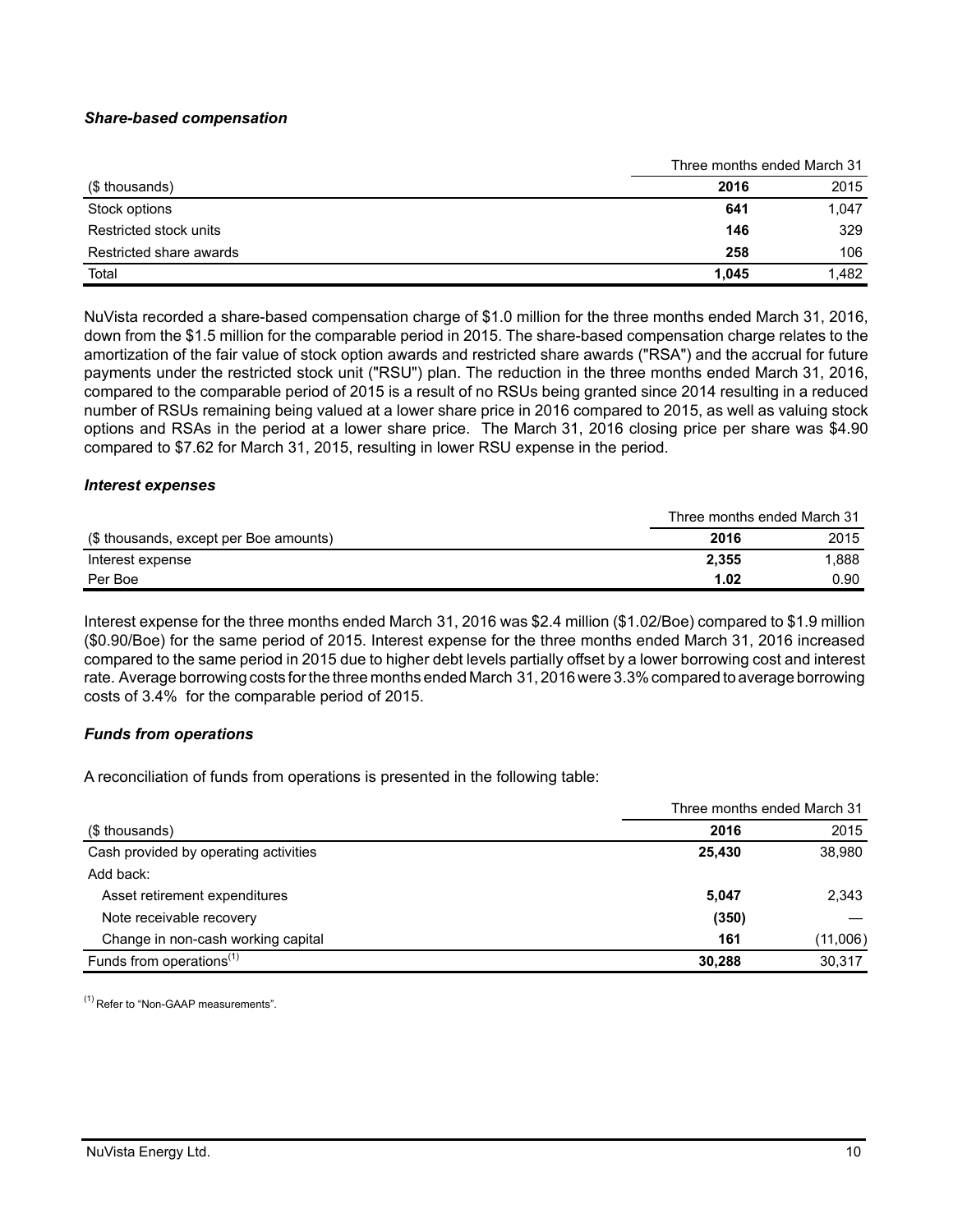The tables below summarize operating netbacks by area for the three months ended March 31, 2016 and 2015:

|                                              | Three months ended<br>March 31, 2016 |         |           |         | Three months ended | March 31, 2015 |
|----------------------------------------------|--------------------------------------|---------|-----------|---------|--------------------|----------------|
| (\$ thousands, except per Boe amounts)       | \$                                   | \$/Boe  | \$        | \$/Boe  |                    |                |
| Oil and natural gas revenues (1)             | 59,720                               | 25.75   | 57,927    | 27.73   |                    |                |
| Realized gain on financial derivatives       | 11,465                               | 4.94    | 12.269    | 5.87    |                    |                |
|                                              | 71,185                               | 30.69   | 70,196    | 33.60   |                    |                |
| Royalties                                    | (3,071)                              | (1.32)  | (2,839)   | (1.36)  |                    |                |
| <b>Transportation expenses</b>               | (6, 358)                             | (2.74)  | (6, 713)  | (3.21)  |                    |                |
| Operating expenses                           | (24, 558)                            | (10.59) | (22, 861) | (10.94) |                    |                |
| Operating netback <sup>(2)</sup>             | 37,198                               | 16.04   | 37,783    | 18.09   |                    |                |
| General and administrative                   | (4, 409)                             | (1.90)  | (5,249)   | (2.51)  |                    |                |
| Restricted stock units                       | (146)                                | (0.06)  | (329)     | (0.16)  |                    |                |
| Interest expense                             | (2, 355)                             | (1.02)  | (1,888)   | (0.90)  |                    |                |
| Funds from operations netback <sup>(2)</sup> | 30,288                               | 13.06   | 30,317    | 14.52   |                    |                |

 $<sup>(1)</sup>$  Includes price risk management gains of \$9.2 million (2015 - \$4.9 million gain) on physical delivery sales contracts.</sup>

<sup>(2)</sup> Refer to "Non-GAAP measurements".

For the three months ended March 31, 2016, NuVista's funds from operations were \$30.3 million (\$0.20/share, basic), consistent with \$30.3 million (\$0.22/share, basic) in the comparable period of 2015 and slightly lower than the \$32.5 million (\$0.21/share, basic) in the fourth quarter of 2015.

# *Environmental remediation expense*

During the third quarter of 2015, NuVista identified a leak in a remote pipeline carrying oil emulsion in its non-core area of Northwest Alberta. The pipeline was immediately shut down and NuVista's emergency response plan was activated. In cooperation with local governmental regulators, first nation bands and with the assistance of qualified consultants, NuVista immediately commenced remediation and restoration activities. The Company's insurers have been notified and are currently evaluating to determine if this is an insurable event. The Company recorded \$9.3 million in environmental remediation expense which is the current best estimate of the total cost of remediation in the December 31, 2015 financial statements. To date, \$8.0 million has been spent. It is anticipated that the majority of the remaining remediation will continue to occur throughout 2016.

The provision for accrued environmental remediation liability contains significant estimates and judgments about the scope, timing and costs of the work that will be required. The assumptions and estimates used are based on current information and are subject to revision in the future as further information becomes available to the Company.

# *Depletion, depreciation, amortization ("DD&A")*

|                                        | Three months ended March 31 |        |
|----------------------------------------|-----------------------------|--------|
| (\$ thousands, except per Boe amounts) | 2016                        | 2015   |
| Depletion of oil and gas assets        | 19.958                      | 23,356 |
| Depreciation of fixed assets           | 3.493                       | 2,597  |
| DD&A expense                           | 23.451                      | 25,953 |
| DD&A rate per Boe                      | 10.11                       | 12.42  |

DD&A expense was \$23.5 million for the first quarter of 2016 as compared to \$26.0 million for the comparable period in 2015. The average per unit cost was \$10.11/Boe in the first quarter of 2016 as compared to \$12.42/Boe for the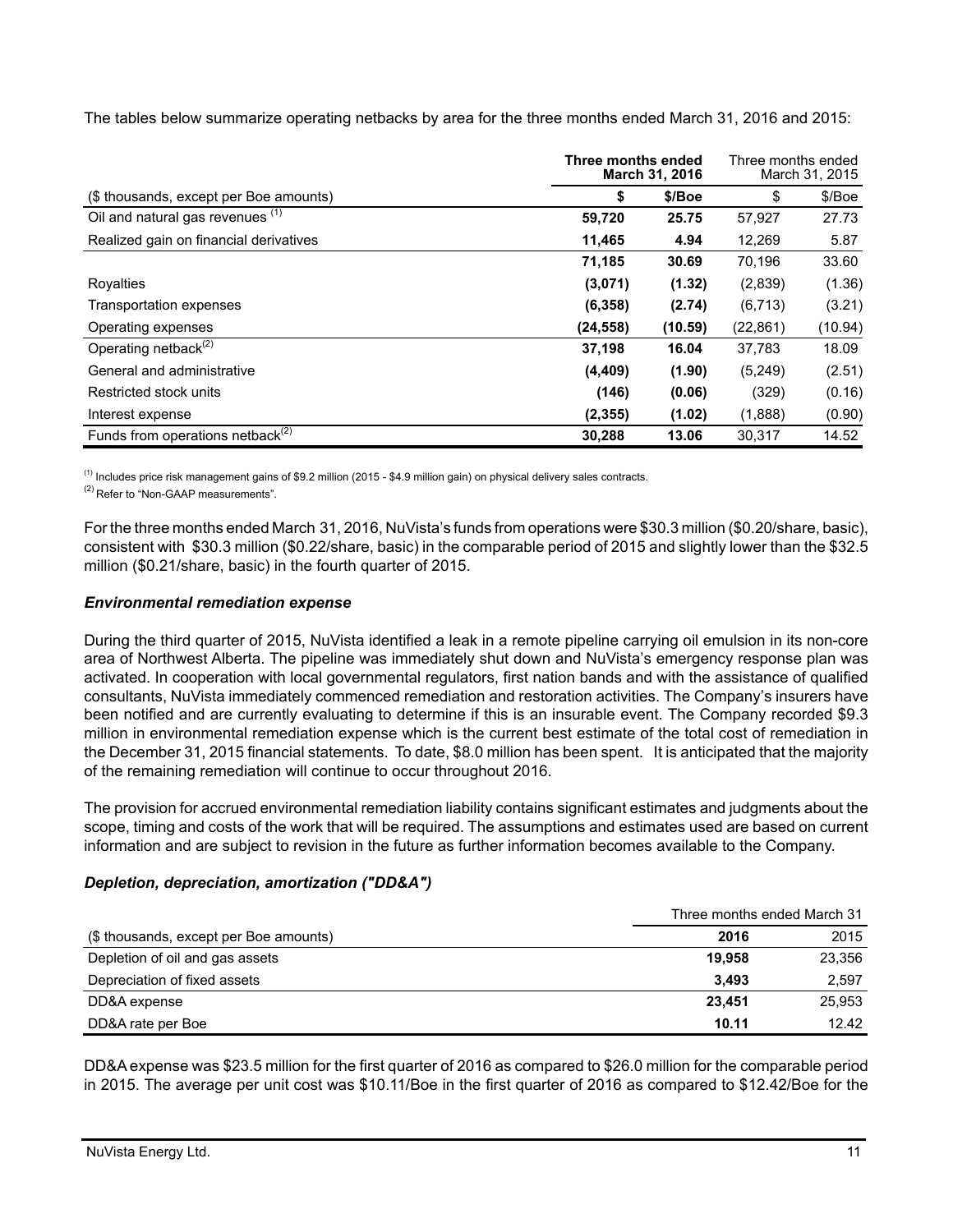comparable period in 2015 and \$37.42/Boe in the fourth quarter of 2015. The Wapiti Montney DD&A rate per Boe for three months ended March 31, 2016 was \$11.18/Boe compared to \$12.57/Boe for the comparable period of 2015.

# *Exploration and evaluation*

Exploration and evaluation expense for the first quarter of 2016 was \$nil compared to \$1.1 million in the comparable period of 2015. Exploration and evaluation expense relates to land expiries of assets held as exploration and evaluation assets.

### *Asset retirement obligations*

 Asset retirement obligations ("ARO") are based on estimated costs to reclaim and abandon ownership interests in oil and natural gas assets including well sites, gathering systems and processing facilities. At March 31, 2016, NuVista has an ARO balance of \$96.2 million as compared to \$101.8 million as at December 31, 2015. The liability was discounted using a risk free discount rate of 2.0% at March 31, 2016 (December 31, 2015 – 2.2%). At March 31, 2016, the estimated total undiscounted amount of cash flow required to settle NuVista's ARO was \$145.3 million (December 31, 2015 – \$150.8 million). The majority of the costs are expected to be incurred between 2017 and 2035. The decrease in ARO in the first quarter of 2016 is primarily a result of NuVista's ongoing abandonment program with actual abandonment expenditures in 2016 of \$5.0 million (March 31, 2015 - \$2.3 million) This is partially offset by the addition of new wells and facilities in the year of \$0.6 million.

There are uncertainties related to asset retirement obligations and the impact on the financial statements could be material as the eventual timing and expected costs to settle these obligations could differ from our estimates. The main factors that could cause expected costs to differ are changes to laws, regulations, reserve estimates, costs and technology. Any reclamation or abandonment expenditures will generally be funded from cash flow from operating activities.

#### *Capital expenditures*

|                                                                    | Three months ended March 31 |         |
|--------------------------------------------------------------------|-----------------------------|---------|
| (\$ thousands)                                                     | 2016                        | 2015    |
| Exploration and evaluation assets and property plant and equipment |                             |         |
| Land and retention costs                                           | 35                          | 57      |
| Seismic                                                            | 1,645                       | 6,579   |
| Drilling and completion                                            | 44.237                      | 48,415  |
| Facilities and equipment                                           | 15,250                      | 52,250  |
| Corporate and other                                                | 26                          | 15      |
| Capital expenditures                                               | 61,193                      | 107,316 |

Capital expenditures were \$61.2 million during the first quarter of 2016, a decrease of \$46.1 million compared to \$107.3 million incurred in the fist quarter of 2015. The majority of capital expenditures in the first quarter of 2016 was \$44.2 million (72%) relating to drilling and completion and \$15.3 million (25%) on facility and equipment, primarily related to bringing wells on production. Substantially all capital expenditures in 2016 were spent on liquids-rich natural gas projects in our Wapiti Montney core area. Capital expenditures in the first quarter of 2015 were significantly higher than the first quarter of 2016 primarily due to the construction of a compressor station at Elmworth within the Wapiti Montney core area. This compressor station was brought on line in June 2015 with ultimate through-put capacity of 80 MMcf/d of raw gas and 4,000 Bbls/d of condensate

#### *Acquisitions and dispositions*

For the three months ended March 31, 2016, there were no strategic undeveloped land acquisitions compared to \$0.6 million in the comparative period for 2015. During the first quarter of 2015, NuVista sold assets for proceeds after closing adjustments of \$0.5 million, resulting in a gain on dispositions of \$0.4 million.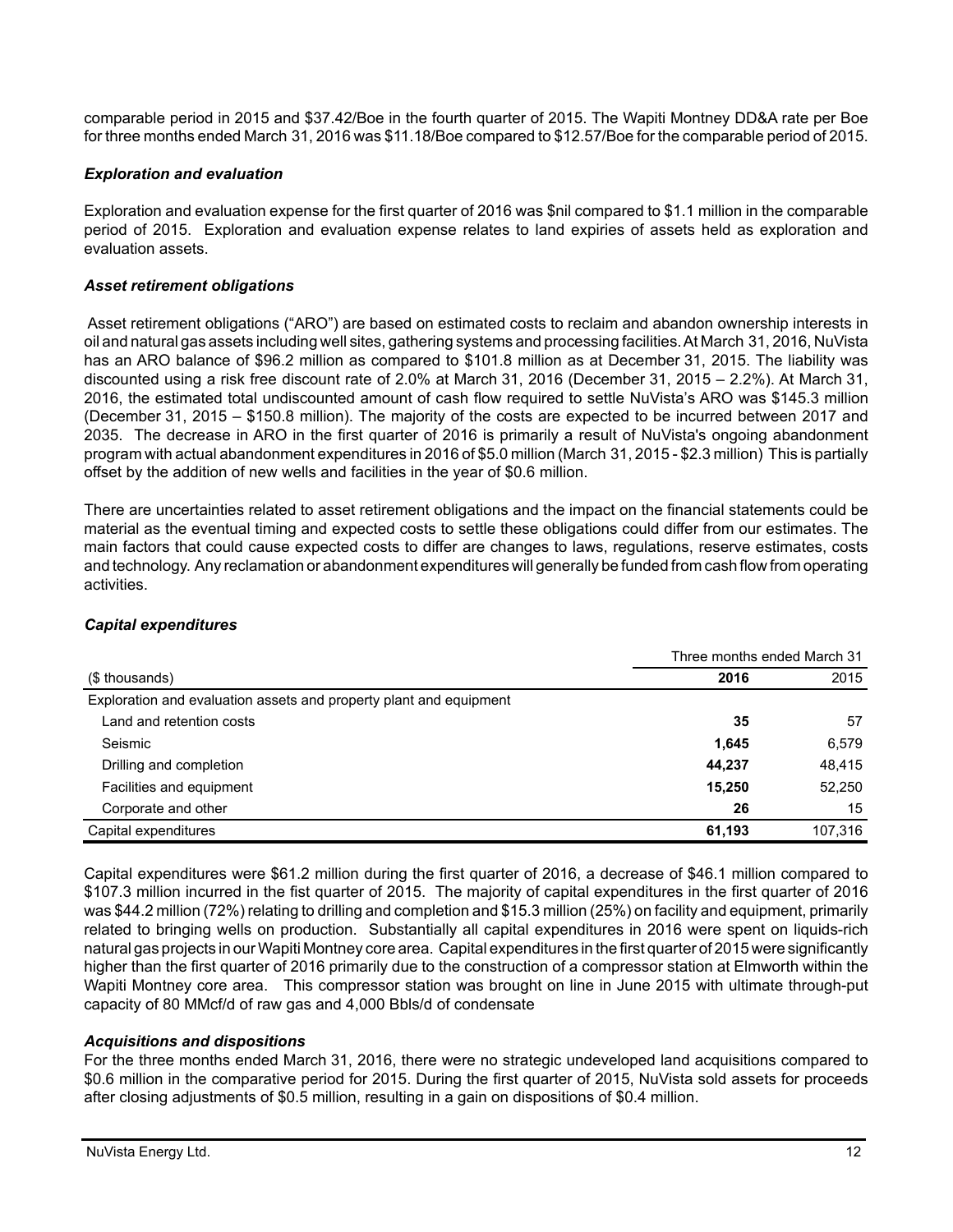# *Note receivable allowance (recovery)*

In December 2013, NuVista disposed of assets in a non-core operating area for cash proceeds and a \$5.0 million note receivable, payable in 3 years with yearly interest payment terms. NuVista recognized a valuation allowance of \$5.2 million at December 31, 2015, valuing the note receivable at nil as a result of uncertainty on collection from the counterparty. In the first quarter of 2016, NuVista agreed to and collected a settlement amount of \$0.4 million from the counterparty.

# *Income taxes*

For the three months ended March 31, 2016, the provision for income taxes was \$nil compared to a benefit of \$1.0 million for the comparable period of 2015. The Company derecognized its deferred income tax asset of \$9.4 million to \$nil during the third quarter of 2015 with no change for December 31, 2015 and March 31, 2016, as a result of projected future cash flows at the current commodity prices forecasts being less than the Company's total tax pools.

# *Net earnings (loss)*

For the three months ended March 31, 2016, net earnings totaled \$2.5 million (\$0.02/share, basic) compared to a net loss of \$7.7 million (\$0.06/share, basic) for the comparable period in 2015. The recognition of net earnings for the quarter compared to a loss in the prior year comparative quarter is primarily due to lower unrealized losses on commodity derivatives, and lower DD&A expense in the current quarter.

| <b>Liquidity and capital resources</b> |  |
|----------------------------------------|--|
|----------------------------------------|--|

| (\$ thousands)                                                                           |         | March 31, 2016 December 31, 2015 |
|------------------------------------------------------------------------------------------|---------|----------------------------------|
| Common shares outstanding                                                                | 153,349 | 153,310                          |
| Share price <sup>(1)</sup>                                                               | 4.90    | 4.07                             |
| Total market capitalization                                                              | 751.410 | 623,972                          |
| Adjusted working capital deficit <sup>(2)</sup>                                          | 25.024  | 23,892                           |
| Long-term debt                                                                           | 230.622 | 196,733                          |
| Debt, net of adjusted working capital ("Net debt")                                       | 255.646 | 220,625                          |
| Annualized current quarter funds from operations <sup>(2)</sup>                          | 121,152 | 130,176                          |
| Net debt to annualized current quarter funds from operations <sup><math>(2)</math></sup> | 2.1     | 1.7                              |

 $<sup>(1)</sup>$  Represents the closing price on the Toronto Stock Exchange on March 31, 2016 and December 31, 2015.</sup>

<sup>(2)</sup> Refer to the "Non-GAAP measurements".

As at March 31, 2016, net debt was \$255.6 million, resulting in a net debt to annualized current quarter funds from operations of 2.1x. NuVista's long term strategy is to maintain a net debt to annualized current quarter funds from operations ratio of less than 1.5x. However, in periods of volatile and lower commodity prices, NuVista is willing to work to target a net debt to annualized current quarter funds from operations of around 2x. The actual ratio may fluctuate on a quarterly basis above or below target due to a number of factors including facility outages, commodity prices and the timing of acquisitions and dispositions. At March 31, 2016, NuVista had an adjusted working capital deficit of \$25.0 million. Adjusted working capital is current assets less current liabilities excluding the current portion of the fair value of the financial derivative assets of \$22.1 million. The Company believes it is appropriate to exclude these amounts when assessing financial leverage. At March 31, 2016, NuVista had drawn \$230.6 million on its credit facility leaving \$69.4 million of unused bank borrowing capacity based on the current committed credit facility of \$300.0 million.

At March 31, 2016 NuVista had a \$300.0 million (December 31, 2015 - \$300.0 million) extendible revolving term credit facility available from a syndicate of Canadian chartered banks. In April 2015, NuVista completed the annual review of its borrowing base with its lenders and the lenders approved a revolving extendible credit facility with a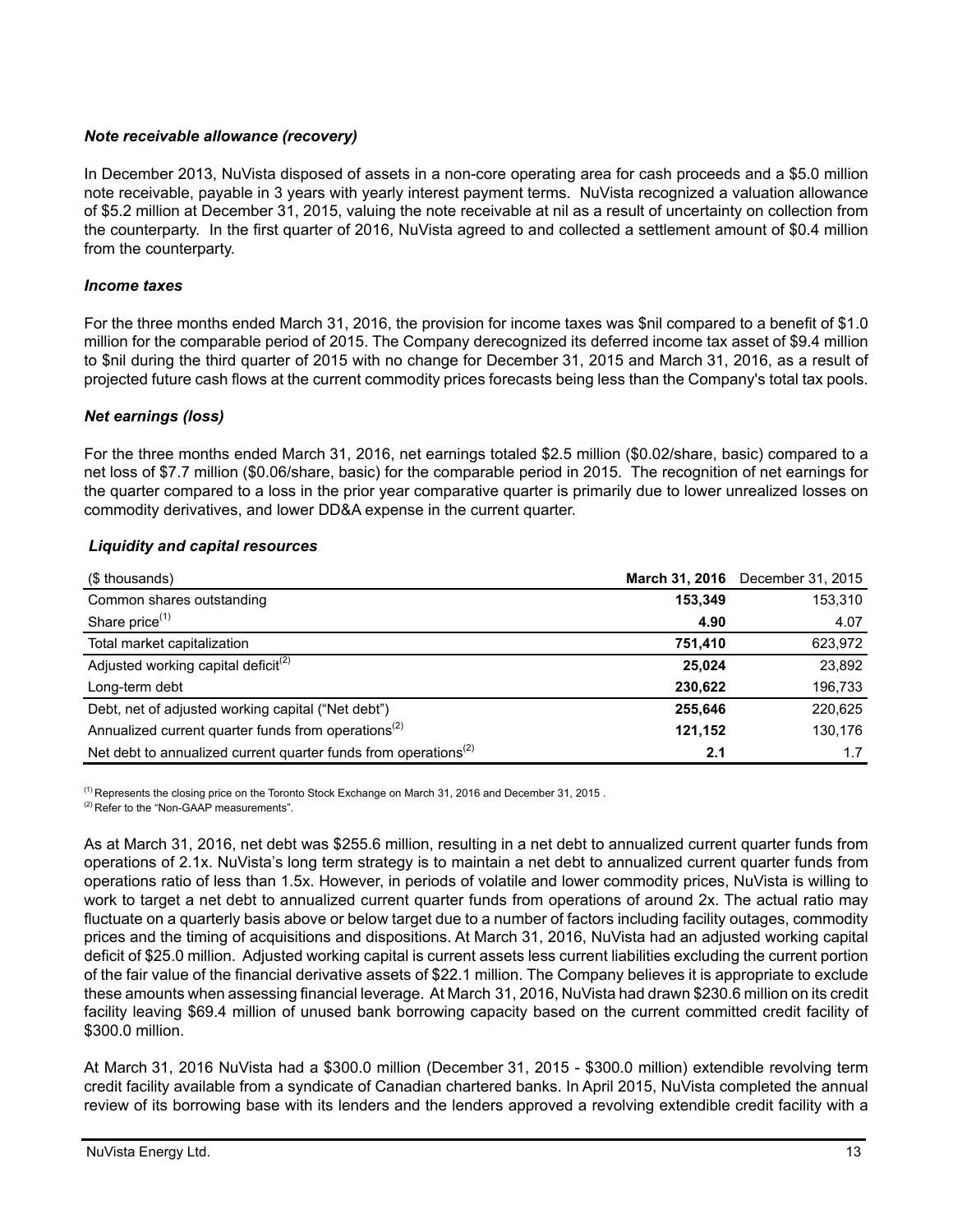maximum borrowing base of \$300.0 million as a result of increased producing reserves offset by reduced forecast commodity prices used by the banks. Borrowing under the credit facility may be made by prime loans, bankers' acceptances and/or US libor advances. These advances bear interest at the bank's prime rate and/or at money market rates plus a borrowing margin. The credit facility is secured by a first floating charge debenture, general assignment of book debts and NuVista's oil and natural gas properties and equipment. The credit facility has a 364 day revolving period and is subject to an annual review by the lenders, at which time a lender can extend the revolving period or can request conversion to a one year term loan. During the revolving period, a review of the maximum borrowing amount occurs semi-annually on October 30 and April 30. During the term period, no principal payments would be required until a year after the revolving period matures. As such, the credit facility is classified as longterm. The credit facility does not contain any financial covenants but NuVista is subject to various non-financial covenants under its credit facility. Compliance with these covenants is monitored on a regular basis and as at March 31, 2016, NuVista was in compliance with all covenants.

The revolving period matured on April 29, 2016. NuVista requested and received an extension to its annual borrowing base redetermination to June 15, 2016. There can be no assurance that there will be no changes to the borrowing base as a result of the upcoming redetermination. The next review is scheduled for October 30, 2016.

NuVista plans to monitor its 2016 business plan and adjust its capital program in the context of commodity prices and debt levels. NuVista plans to finance its 2016 capital program with funds from operating activities, any proceeds from divestitures and available bank lines.

As at March 31, 2016, there were 153.3 million common shares outstanding. In addition, there were 6.0 million stock options with an average exercise price of \$7.11 per option, 119 thousand RSUs and 368 thousand RSAs outstanding.

# *Contractual obligations and commitments*

NuVista enters into contract obligations as part of conducting business. The following is a summary of NuVista's contractual obligations and commitments as at March 31, 2016:

| (\$ thousands)                   | Total   | 2016   | 2017   | 2018   | 2019   | 2020   | Thereafter |
|----------------------------------|---------|--------|--------|--------|--------|--------|------------|
| Transportation and<br>processing | 537.994 | 42.163 | 64.983 | 65.625 | 59.516 | 56.260 | 249.447    |
| Office lease                     | 6,230   | 2.951  | 3.279  |        |        |        |            |
| Drilling rig contracts           | 4.735   | 3.383  | 1.352  |        |        |        |            |
| Total commitments                | 548,959 | 48.497 | 69.614 | 65.625 | 59.516 | 56.260 | 249.447    |

# *Off "balance sheet" arrangements*

NuVista has certain lease arrangements, all of which are reflected in the contractual obligations and commitments table, which were entered into in the normal course of operations. All leases have been treated as operating leases whereby the lease payments are included in operating expenses or general and administrative expenses depending on the nature of the lease.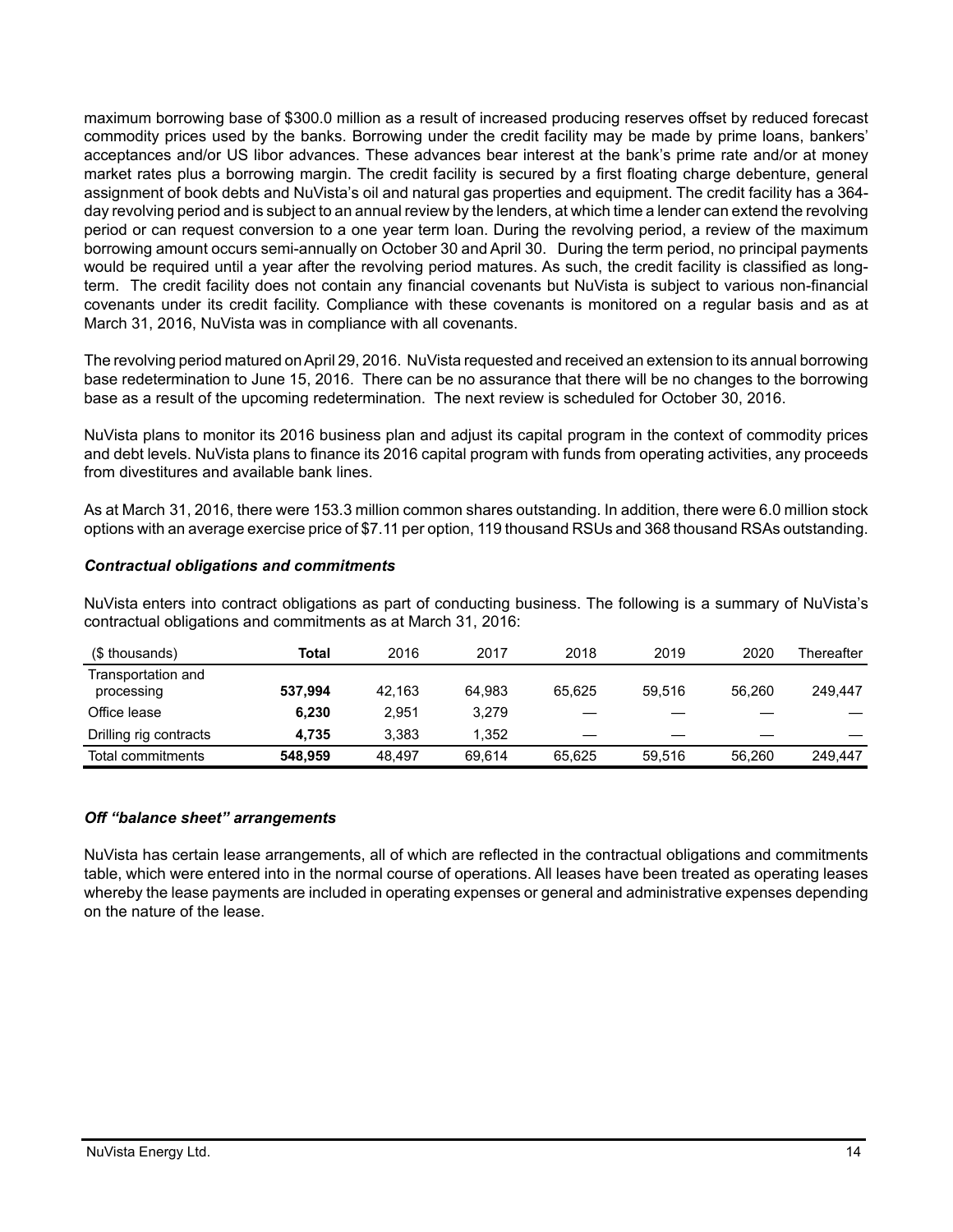# *Quarterly financial information*

The following table highlights NuVista's performance for the eight quarterly reporting periods from June 30, 2014 to March 31, 2016:

| (\$ thousands, except        | 2015<br>2016 |          |           |               |         | 2014      |        |               |
|------------------------------|--------------|----------|-----------|---------------|---------|-----------|--------|---------------|
| per share amounts)           | Mar 31       | Dec 31   | Sep 30    | <b>Jun 30</b> | Mar 31  | Dec 31    | Sep 30 | <b>Jun 30</b> |
| Production (Boe/d)           | 25.484       | 23,355   | 21,622    | 21,488        | 23,215  | 23,165    | 18,030 | 14,493        |
| Oil and natural gas revenues | 59,720       | 55.592   | 54.664    | 57,502        | 57.927  | 72.050    | 66.426 | 51,734        |
| Net earnings (loss)          | 2,453        | (69,072) | (74, 837) | (21,357)      | (7,659) | (42, 478) | (208)  | (11,837)      |
| Net earnings (loss)          |              |          |           |               |         |           |        |               |
| Per basic and diluted share  | 0.02         | (0.45)   | (0.49)    | (0.14)        | (0.06)  | (0.31)    |        | (0.09)        |
| Funds from operations        | 30,288       | 32,544   | 31,822    | 30,306        | 30,317  | 36,703    | 27,326 | 15,053        |
| Per basic and diluted share  | 0.20         | 0.21     | 0.21      | 0.20          | 0.22    | 0.26      | 0.20   | 0.11          |

NuVista's production volumes over the past eight quarters have been increasing significantly with substantially all of the Company's capital expenditures allocated to Wapiti Montney and successful drilling and production performance in that area. Total Company production increases have been partially offset with non-core property dispositions. Over the prior eight quarters, quarterly revenue has been in a range of \$51.7 million to \$72.1 million with revenue primarily influenced by production volumes and commodity prices. Net earnings (losses) have been in a range of a net loss of \$74.8 million to net earnings of \$2.5 million with earnings primarily influenced by impairments, gains and losses from disposal of assets, production volumes, commodity prices and realized and unrealized gains and losses on financial derivatives.

# *Update on regulatory matters*

# *Environmental*

In the fourth quarter of 2015, the provincial government of Alberta released its Climate Leadership Plan which will impact all consumers and businesses that contribute to carbon emissions in Alberta. This plan includes imposing carbon pricing that is applied across all sectors, starting at \$20 per tonne on January 1, 2017 and moving to \$30 per tonne on January 1, 2018, the phase-out of coal-fired power generation by 2030, a cap on oil sands emissions production of 100 megatonnes, and a 45 per cent reduction in methane emissions by the oil and gas sector by 2025. NuVista expects the Climate Leadership Plan to increase the cost of operating its properties and is currently evaluating the expected impact of this plan on its results of operations.

The oil and natural gas industry is currently subject to environmental regulations pursuant to a variety of federal, provincial, and local laws and regulation. Environmental legislation provides for, among other things, restrictions and prohibitions on emissions, releases or spills of various substances produced in association with oil and natural gas operations. Compliance with such legislation can require significant expenditures and a breach may result in the imposition of fines and penalties, some of which may be material. Environmental legislation is evolving in a manner expected to result in stricter standards and enforcement, as well as larger fines and environmental liability. No assurance can be given that the application of environmental laws to the business and operations of NuVista will not result in a limitation of production or a material increase in the costs of operating, development, or exploration activities or otherwise adversely affect NuVista's financial condition, results of operations, or prospects.

NuVista utilizes monitoring and reporting programs, as well as inspections and audits for environmental, health, and safety performance that are designed to provide assurance that environmental and regulatory standards are met. In the event of unknown or unforeseeable environmental impacts arising from its operations, NuVista may be subject to remedial and litigation costs. Contingency plans are in place for a timely response to environmental events and for the utilization of remediation/reclamation strategies to restore the environment in the event of such impacts.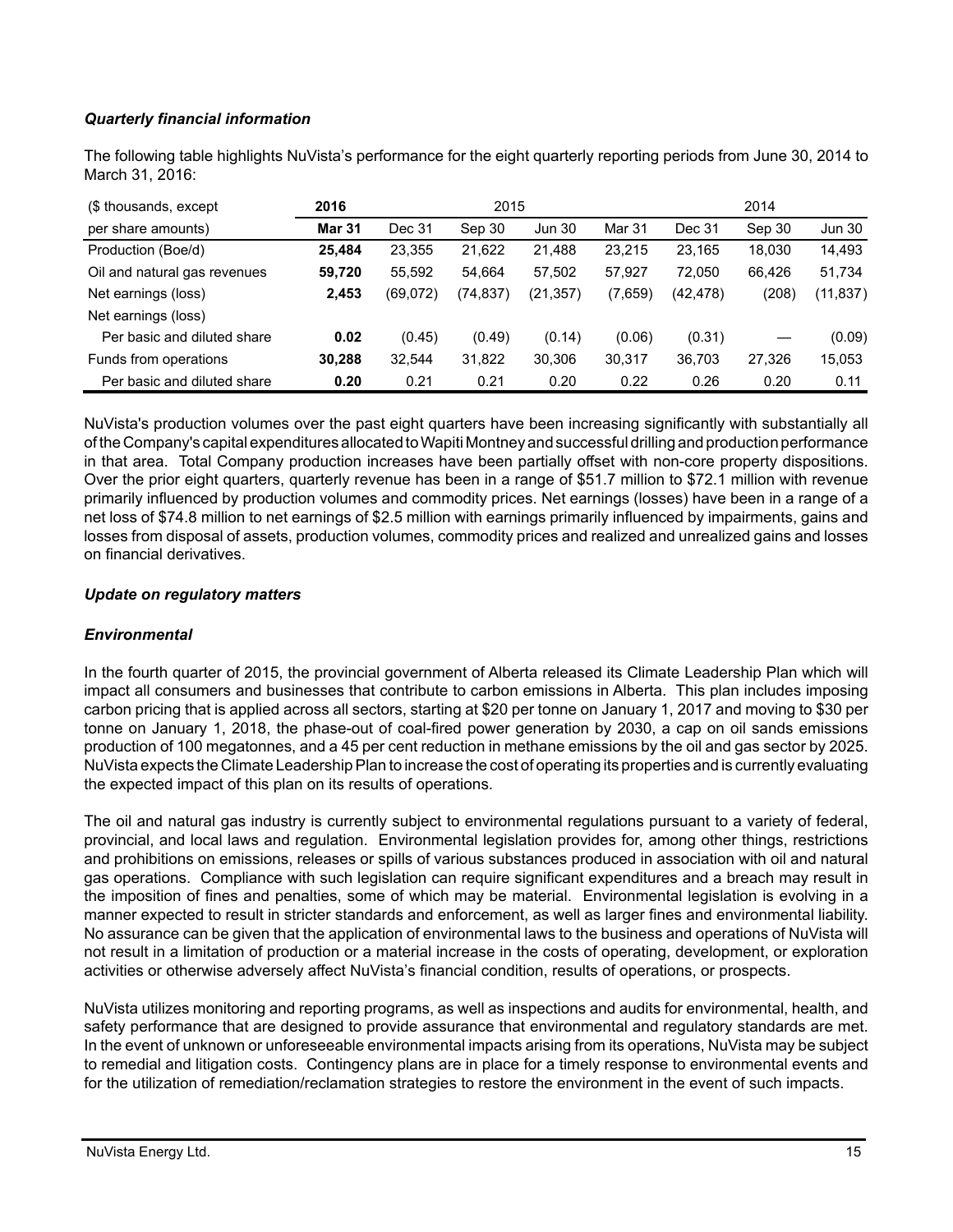Given the evolving nature of climate change discussion, the regulation of greenhouse gases ("GHGs") and potential federal and provincial GHG commitments, NuVista is currently unable to predict the impact on its operations and financial condition at this time. It is possible that NuVista could face increases in operating and capital costs in order to comply with augmented greenhouse gas emissions legislation.

Further information regarding environmental and climate change regulations and current provincial royalty and incentive programs are contained in our Annual Information Form for the year ended December 31, 2015 under the Industry Conditions section.

# *Update on financial reporting matters*

# *Future accounting changes*

In May 2014, the IASB issued IFRS 15, "Revenue from Contracts with Customers", which replaces IAS 18, "Revenue" and IAS 11, "Construction Contracts". The standard is now effective January 1, 2018 and is required to be adopted retrospectively or using a modified transition approach. The Company will be required to adopt this standard and is currently evaluating the impact this standard may have on the financial statements.

In July 2014, the IASB issued IFRS 9, "Financial Instruments" to replace IAS 39, "Financial Instruments: Recognition and Measurement". The new standard replaces the current multiple classification and measurement models for financial asset and liabilities with a single model that has only two classification categories: amortized cost and fair value. As of January 1, 2018, the Company will be required to adopt the standard. The Company is evaluating the impact this standard may have on the financial statements.

In October 2015, the IASB voted on the effective date of IFRS 16 "Leases" which replaces IAS 17 "Leases". The IASB is expected to issue the standard. The standard will come into effect for annual periods beginning on or after January 1, 2019, with earlier adoption permitted if the entity is also applying for IFRS 15 "Revenue from Contracts with Customers". IFRS 16 will be applied by NuVista on January 1, 2019 and the Company is currently evaluating the impact of the standard may have on the financial statements.

# *Disclosure controls and internal controls over financial reporting*

NuVista's President and Chief Executive Officer ("CEO") and Vice President, Finance and Chief Financial Officer ("CFO") are responsible for establishing and maintaining disclosure controls and procedures and internal controls over financial reporting as defined in National Instrument 52-109. NuVista's CEO and CFO have designed disclosure controls and procedures, or caused them to be designed under their supervision, to provide reasonable assurance that information required to be disclosed by NuVista in its filings or other reports filed or submitted by it under securities legislation is recorded, processed, summarized and reported within the time periods specified in the securities legislation and is accumulated and communicated to NuVista's management, including its certifying officers, as appropriate to allow timely decisions regarding required disclosure. The CEO and CFO have concluded, based on their evaluation as of the end of the period covered by the interim filings that the Company's disclosure controls and procedures are effective.

The CEO and CFO have also designed internal controls over financial reporting, or caused them to be designed under their supervision, to provide reasonable assurance regarding the reliability of NuVista's financial reporting and the preparation of financial statements for external purposes in accordance with GAAP and includes those policies and procedures that:

(a) pertain to the maintenance of records that in reasonable detail accurately and fairly reflect the transactions and dispositions of the assets of NuVista;

(b) are designed to provide reasonable assurance that transactions are recorded as necessary to permit preparation of the financial statements in accordance with GAAP, and that receipts and expenditures of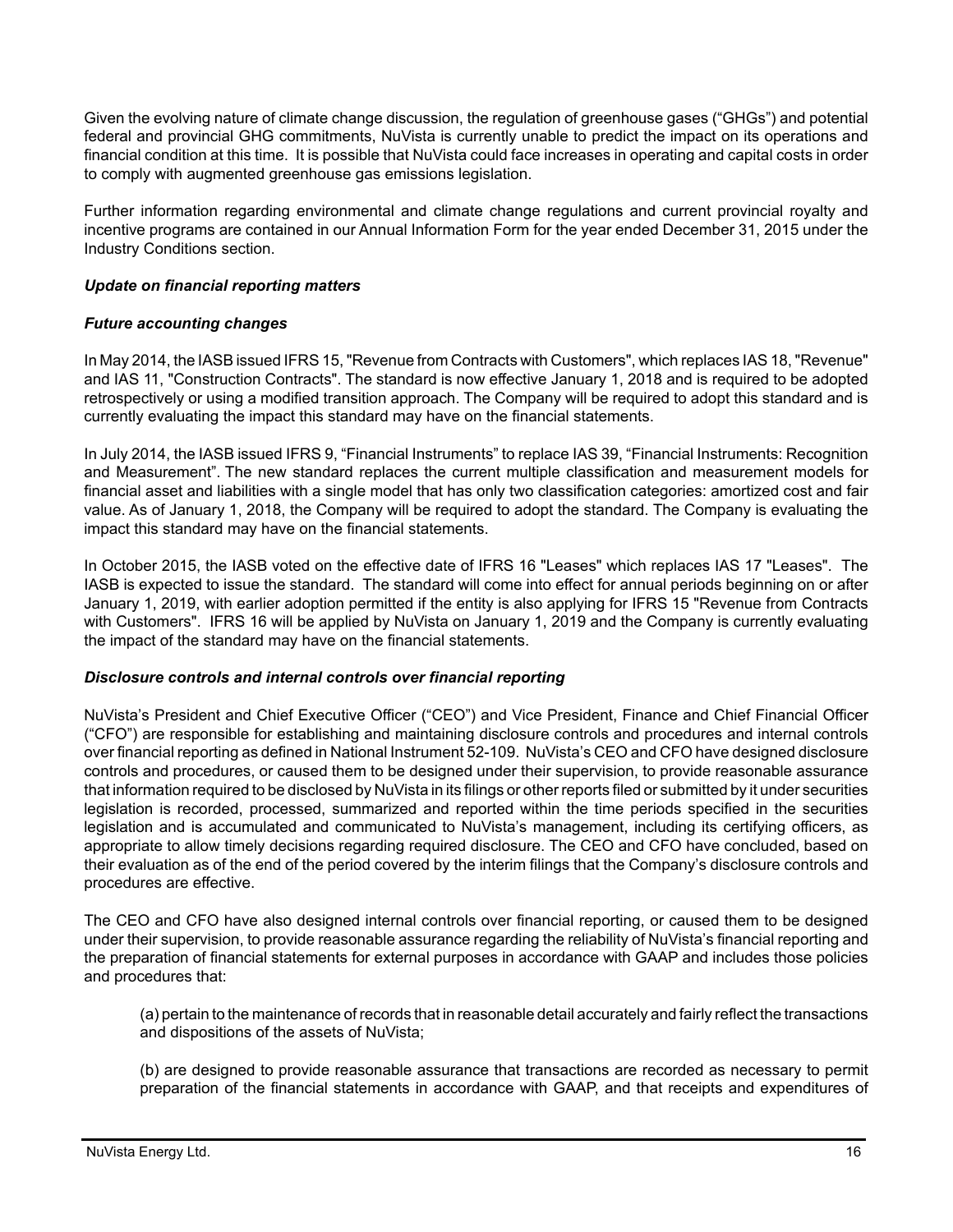NuVista are being made only in accordance with authorizations of management and directors of NuVista; and

(c) are designed to provide reasonable assurance regarding prevention or timely detection of unauthorized acquisition, use or disposition of NuVista's assets that could have a material effect on the annual financial statements.

NuVista has designed its internal controls over financial reporting based on the Committee of Sponsoring Organizations of the Treadway Commission (2013). During the quarter ended March 31, 2016, there have been no changes to NuVista's internal controls over financial reporting that have materially or are reasonably likely to materially affect the internal controls over financial reporting; the CEO and CFO have concluded that the internal controls over financial reporting are effective.

Because of their inherent limitations, disclosure controls and procedures and internal control over financial reporting may not prevent or detect misstatements, error or fraud. Control systems, no matter how well conceived or operated, can provide only reasonable, not absolute assurance, that the objectives of the control system are met.

# *Assessment of business risks*

The following are the primary risks associated with the business of NuVista. Most of these risks are similar to those affecting others in the conventional oil and natural gas sector. NuVista's financial position and results of operations are directly impacted by these factors:

- Operational risk associated with the production of oil and natural gas;
- Reserves risk with respect to the quantity and quality of recoverable reserves;
- Commodity risk as crude oil and natural gas prices and differentials fluctuate due to market forces;
- Financial risk such as volatility of the Cdn/US dollar exchange rate, interest rates and debt service obligations;
- Risk associated with the re-negotiation of NuVista's credit facility and the continued participation of NuVista's lenders;
- Market risk relating to the availability of transportation systems to move the product to market;
- Environmental and safety risk associated with well operations and production facilities;
- Changing government regulations relating to royalty legislation, income tax laws, incentive programs, operating practices, fracturing regulations and environmental protection relating to the oil and natural gas industry; and
- Labour risks related to availability, productivity and retention of qualified personnel.

NuVista seeks to mitigate these risks by:

- Acquiring properties with established production trends to reduce technical uncertainty as well as undeveloped land with development potential;
- Maintaining a low cost structure to maximize product netbacks and reduce impact of commodity price cycles;
- Diversifying properties to mitigate individual property and well risk;
- Maintaining product mix to balance exposure to commodity prices;
- Conducting rigorous reviews of all property acquisitions;
- Monitoring pricing trends and developing a mix of contractual arrangements for the marketing of products with creditworthy counterparties;
- Maintaining a price risk management program to manage commodity prices and foreign exchange currency rates risk and transacting with creditworthy counterparties;
- Ensuring strong third-party operators for non-operated properties;
- Adhering to NuVista's safety program and keeping abreast of current operating best practices;
- Keeping informed of proposed changes in regulations and laws to properly respond to and plan for the effects that these changes may have on our operations;
- Carrying industry standard insurance to cover losses;